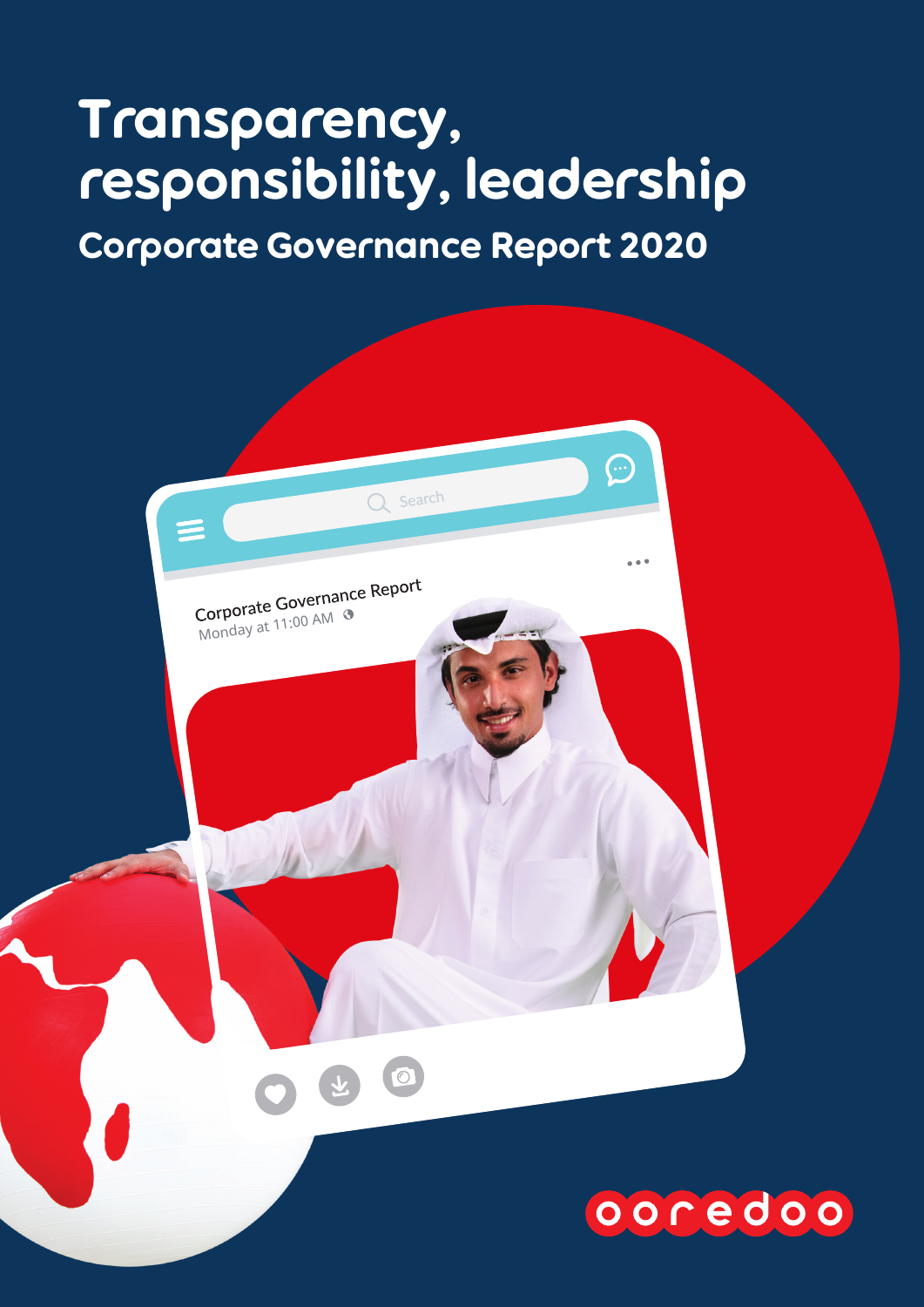**"The Board of Directors and senior executives are entrusted with overseeing and managing Ooredoo Group, and this important responsibility requires commitment, objectivity and accountability from those in leadership positions.** 

**Our role is to ensure the implementation of the highest governance principles and ethics in the company. We implement best practices in accordance with the requirements of stock markets in which Ooredoo is listed.** 

**We assure our shareholders that the principles and policies of governance we implement are the basis for each decision we issue and procedure we implement at Ooredoo Group level."** 

**Faisal Bin Thani Al-Thani**  Chairman of the Board

#### **1. Ooredoo values and corporate governance philosophy**

Ooredoo's Board and management believe that good corporate governance practices contribute to the creation, maintenance and increase of shareholder value. Sound corporate governance principles are the foundation upon which the trust of investors is built, and are critical to growing a company's reputation for its dedication to both excellence and integrity.

In order to establish a distinct model of commitment and compliance, the Board of Directors has taken into account the provisions and principles set out in the Commercial Companies Law number 11 for 2015, and the Corporate Governance Code for Companies and Legal Entities listed on the main market issued by Qatar Financial Markets Authority and other relevant laws and regulations set by QFMA, taking these into consideration when drafting laws and regulations of the company to instill a culture of governance across the company, and in the practices of all of its employees with the best implementation of the adjudications of the code.

As Ooredoo continues its rapid growth and global expansion, it is particularly critical to demonstrate to its shareholders, customers, employees and communities the same high levels of commitment and good corporate citizenship that have earned it a strong reputation in Qatar.

Ooredoo aims to be a leader in corporate governance and ethical business conduct by maintaining best practices, transparency and accountability to its stakeholders. This includes a commitment to the highest standards of corporate governance, by regularly reviewing the governance structures and practices in place to ensure their effectiveness and consistency with local and international developments.

In addition, Ooredoo is keen on strengthening its corporate governance framework in compliance with the requirements of governance rules and relevant laws and regulations set by Qatar Financial Markets Authority (QFMA) through:

- 1. Updating and improving the company's articles of association.
- 2. Updating and improving governance policies and procedures guides.<br>2. Updating and implementation of the board's and sub-committees' ch
- 3. Updating and implementation of the board's and sub-committees' charter.
- 4. Implementation of best practices adopted in the State of Qatar.<br>5. Undating and improving internal procedures, policies and proce
- 5. Updating and improving internal procedures, policies and processes.

As outlined in the report, we at Ooredoo affirm that we abide by the provisions of governance rules and relevant laws and regulations issued by QFMA, as well as disclosure requirements.

#### **2. Role and Responsibilities of the Board of Directors**

The primary role of the Board of Directors is to provide institutional leadership to the Company, within a framework of prudent and effective controls enabling risk to be assessed and managed. This role has been fully illustrated through the Articles of Association of the Company and its relevant by-laws, the Commercial Companies Law No. (11) for 2015 and Corporate Governance Code for Companies and Legal Entities listed on the main market issued by Qatar Financial Markets Authority, in particular articles (8) and (9), which were incorporated as a Charter of the Board in a special section of the Corporate Governance Manual.

The Board of Directors has the power and full authority to manage Ooredoo and its Group, and to pursue the primary objective of creating value for shareholders, with consideration given to the continuity of the Group's business and the achievement of corporate objectives. The Board is also concerned with maintenance of equity and justice among stakeholders in terms of timely disclosures and making information available to QFMA and the company's shareholders. The Board is also concerned with periodically reviewing the implementations of governance and compliance with developing the code of ethics, internal policies and the fundamental

## Contents

- 3 Corporate Governance Report
- 24 Independent Assurance Report on Compliance with Qatar Financial Markets Authority Laws and Relevant Legislations
- 26 Independent Assurance Report on Internal Control over Financial Reporting



- 
- 
- 
- 
-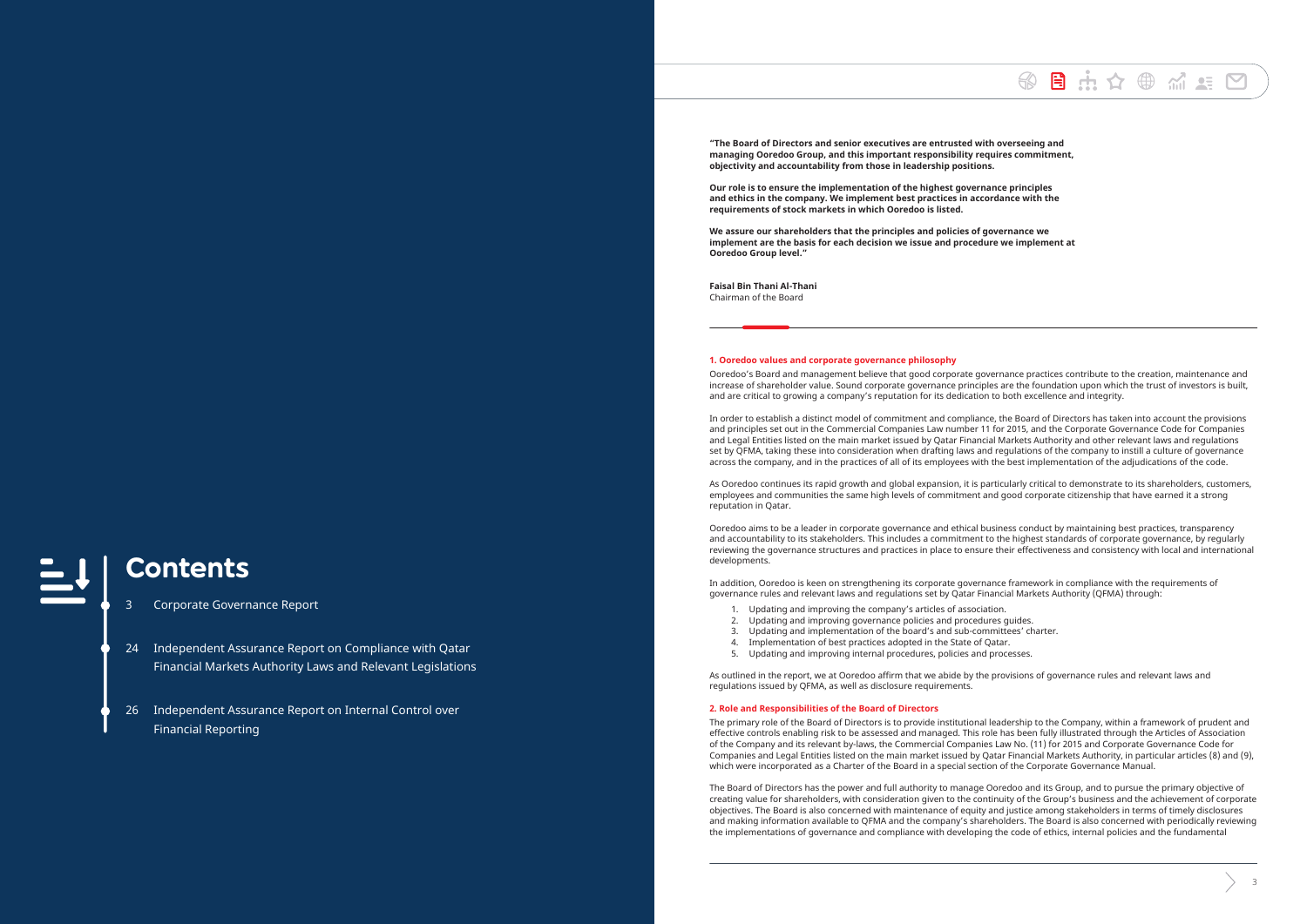covenants which includes: 1) covenants of the Board and its committees, 2) policies to deal with concerned parties and shareholders, 3) the rules for qualified insider trading. As Ooredoo QSPC is both the parent company of the Ooredoo Group and an operating company in the State of Qatar, its Board of Directors has a dual role.

Within this framework, the Board of Directors undertakes major responsibilities and duties, including:

'n

- − **Vision and strategy:** determining and refining the Group vision and objectives, as well as those of Ooredoo, which are the foundation for all the actions and decisions of the Board and management.
- − **Management oversight:** appointing the CEO, establishing his duties and powers, assessing his performance and determining his remuneration; nominating the Board members and the key officers of Ooredoo and its Group.
- − **Financial and investment:** reviewing and approving reports and accounts and overseeing the Group and Ooredoo financial positions.
- − **Governance and compliance:** preparing and adopting the corporate governance rules for Ooredoo and establishing guidelines for the governance of the Group.
- − **Communication with stakeholders:** overseeing shareholder reporting and communications.
- − **Annual training:** approving the annual plan of training and education in the Company that includes programs introducing the Company, its activities and Governance.
- − **Board orientation:** procedures are laid down for orienting the new Board members of the Company's business and, in particular, the financial and legal aspects, in addition to their training, where necessary.

The Board of Directors is also responsible for disclosure of information to shareholders of Ooredoo in an accurate and timely manner. All shareholders can access information relating to the Company and its Board members and their qualifications. The Company also updates its website with all Company news continuously, in addition to including this information in the Annual Report presented to the General Assembly.

Based on the above, disclosure to stock markets in Qatar and Abu Dhabi where Ooredoo's stocks are listed, by means of quarterly reports and complete annual financial statements, reflects Ooredoo's commitment to the terms and conditions of relating stock markets.

Responsibilities of the Board have been outlined in the company's articles of association and the board's charter in compliance with the Company's Law and the Corporate Governance and Legal Entities System.

#### **3. Board Members:**

Ooredoo's Board of Directors has the following members:

| 1.  | H.E. Sheikh Faisal Bin Thani Al Thani                                                               | Chairman      | Non independent / non executive member |
|-----|-----------------------------------------------------------------------------------------------------|---------------|----------------------------------------|
| 2.  | Dr. Nasser Mohammed Marafih                                                                         | Vice Chairman | Non independent / non executive member |
| 3.  | Eng. Essa Hilal Al Kuwari                                                                           | Member        | Non independent / non executive member |
| 4.  | Mr. Yousef Mohammed Al Obaidly                                                                      | Member        | Non independent / non executive member |
| 5.  | General Retirement & Social Insurance Authority,<br>represented by H.E Mr. Turki Mohammed Al Khater | Member        | Non independent / non executive member |
| 6.  | Mr. Aziz Aluthman Fakhroo                                                                           | Member        | Non independent / executive member     |
| 7.  | Mr. Nasser Rashid Al Humaidi                                                                        | Member        | Independent / non executive member     |
| 8.  | Ali Bin Ghanim Al-Thani Group represented by Sheikh Ali<br>Bin Ghanim Al Thani                      | Member        | Independent / non executive member     |
| 9.  | Mr. Ibrahim Abdulla Al Mahmoud                                                                      | Member        | Independent / non executive member     |
| 10. | Qatar National Bank (QNB) represented by Mr. Abdulla<br>Mubarak Al-Khalifa                          | Member        | Independent / non executive member     |

In March 2020, Sheikh Faisal Bin Thani Al Thani (Chairman of the Board of Directors), Mr. Essa Hilal Al Kuwari (Board Member) and Mr. Yousef Mohammed Al Obaidly (Board Member) joined the Board of Directors.

Pursuant to Article (34) of the Company's Articles of Association, the Secretary of the Board shall be selected by the Board, which shall determine his duties and remuneration. The duties of the Board's secretary are contained in the Company's Corporate Governance Manual and Corporate Governance Code for Companies and Legal Entities listed on the main market issued by Qatar Financial Markets Authority.

#### **4. Board Meetings:**

Board meetings are conducted regularly, given that there should be no less than 6 Board meetings in the annual financial year, in accordance with Article (30) of the Company's Articles of Association and Article 104 of Commercial Companies Law No. 11 for 2015.

It is worth mentioning in this context that the Board of Directors held seven (7) meetings in 2020. It is also worth mentioning that the quorum for the Board's meetings has been fulfilled according to Commercial Company's Law No 11 for 2015, and the articles of association of the company, and the Corporate Governance Manual and the Legal Entities listed on the main market issued by QFMA.

In accordance with Ooredoo's Corporate Governance Manual, the Board conducts an annual evaluation of its performance on the individual and collective levels using a questionnaire specifically designed for this purpose, where the Board's collective performance is evaluated, as well as its members' performance, and that of its committees to investigate the familiarity of the Chairman and members of the Board with the duties as set forth in the Corporate Governance Manual and the Articles of Association of the Company, the Commercial Companies Law No. 11 for 2015, and the Corporate Governance Code issued by the Qatar Financial Markets Authority, as well as to inform them of the latest developments in the field of governance, and based on some requirements or the results of the evaluation process, development programmes are designed for each individual board member. In case of real deficiency in the performance of a Board member, which was not resolved at the appropriate time, then the Board shall have the right to take the appropriate action in accordance with Law and Corporate Governance. In this regard, each Board member signs a declaration that he is fully familiar with the Corporate Governance Manual and the Corporate Governance Code for Companies and Legal Entities listed on the main market issued by Qatar Financial Markets Authority and that they are committed to implementing them as a Board member.

As for the senior executive management, an annual evaluation is undertaken using a Target Score Card at the Company's level, then at the level of the major sectors of the Company.

The Company shall comply with the rules and conditions that govern the disclosure and listing in markets. It shall also inform the Authority of any dispute that the Company is part of and is affecting its activities and shares, including litigation and arbitration, and shall disclose transactions or deals concluded with any related party.

**Board Member Name Number of Board Meetings Attended During 2020**

| H.E. Sheikh Faisal Bin Thani Al Thani                                                               | 6 |
|-----------------------------------------------------------------------------------------------------|---|
| Dr. Nasser Mohammed Marafih                                                                         |   |
| General Retirement & Social Insurance Authority, represented by H.E Mr. Turki<br>Mohammed Al Khater | 6 |
| Mr. Nasser Rashid Al Humaidi                                                                        |   |
| Mr. Aziz Aluthman Fakhroo                                                                           |   |
| Ali Bin Ghanim Al-Thani Group represented by Sheikh Ali Bin Ghanim Al Thani                         | 5 |
| Qatar National Bank (QNB) represented by Mr. Abdulla Mubarak Al-Khalifa                             |   |
| Mr. Ibrahim Abdulla Al Mahmoud                                                                      | 3 |
| Eng. Essa Hilal Al Kuwari                                                                           | 6 |
| Mr. Yousef Mohammed Al Obaidly                                                                      | 6 |
|                                                                                                     |   |

#### **5. Composition and Remuneration of the Board:**

The Board of Directors is composed in accordance with Article 22 of the Company's Articles of Association. The Board of Directors consists of 10 members, nine (9) non-executive members, and one executive following the appointment of Mr. Aziz Aluthman Fakhroo as Ooredoo Group's Managing Director, five of whom, including the Chairman, shall be appointed by the Qatar Holding. The other five Board members are elected by secret ballot of the General Assembly according to the applicability of the terms of the nomination on them. A Board member's term is three years and may be renewed. To maintain minority's rights, Article 45 of the Articles of Association provides for that shareholders holding no less than 10% of the capital have the right to call for a General Assembly meeting.

The Company pursues separation between positions of the Chairman of the Board and any other executive position in the company, where H.E. Sheikh Faisal Bin Thani Al Thani is the Chairman, Mr. Aziz Aluthman Fakhroo is the Group Managing Director and responsible for its management, and Sheikh Mohammed Bin Abdullah Al Thani is the Deputy CEO of Ooredoo Group and the CEO of Ooredoo Qatar, with responsibility for its business in Qatar.

 $\circledR$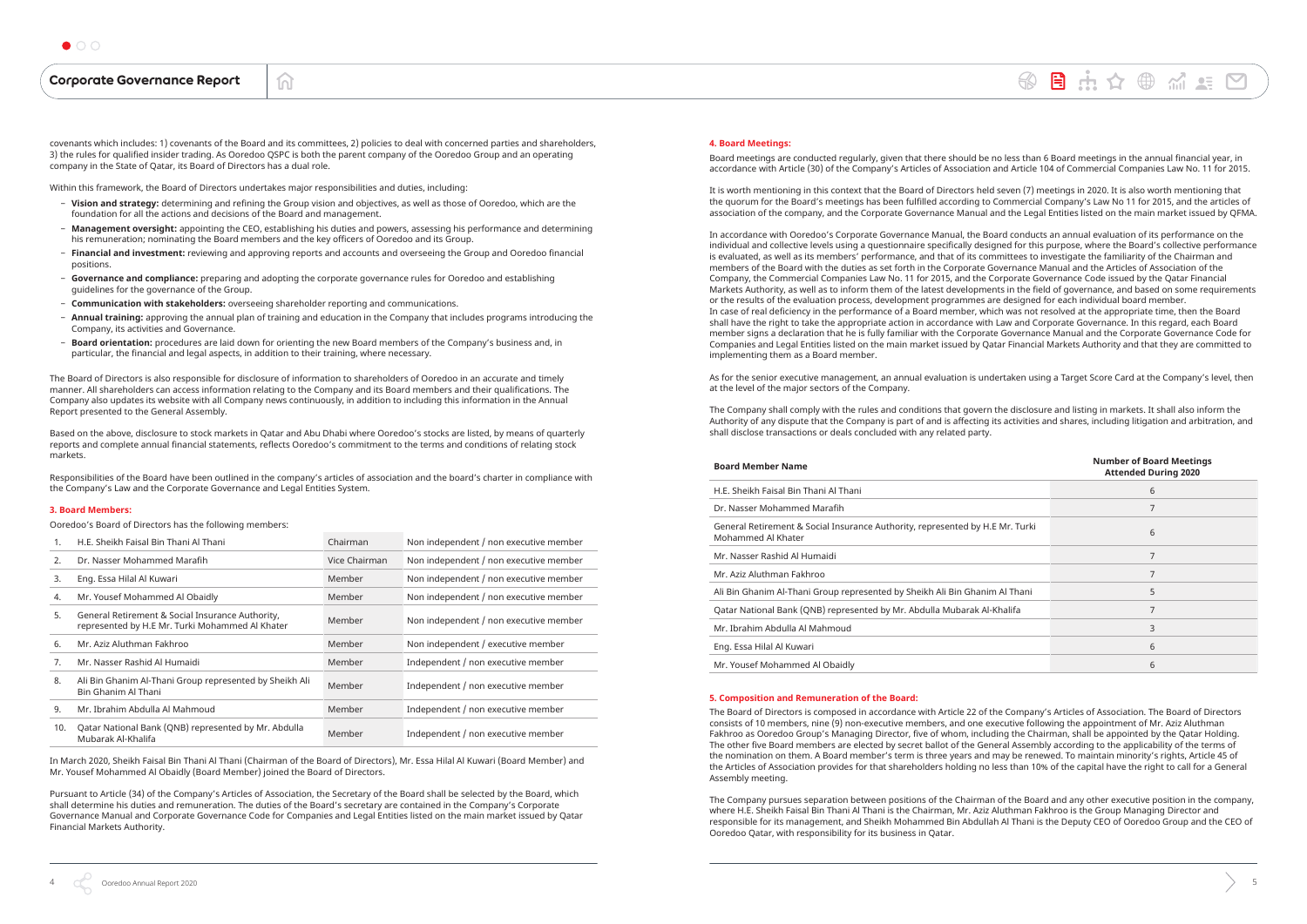The value of the Board's remunerations for the period ending 31 December 2020 amounted to QR 14.4 million.

**Tol** 

#### **6. Conflict of Interests:**

The Company adopts a policy that ensures the confidentiality and integrity any reports of illegal actions relating to employees and general performance measures, which are clarified in Ooredoo's Code of Business Conduct and Ethics. The Code includes the expected behavior of employees, particularly with regard to compliance with laws and regulations.

Employees must avoid: conflicts of interest, particularly in commercial transactions, business administration and activities; using the Company's assets, records, and information; and relationships with related parties outside the Company. No employee may accept or request gifts or bribes, loans or bonuses, prizes or commissions. The Company is resolved to combat all forms of conflicts of interest in addition to other matters.

Furthermore, the Company complies with Articles 108,109,110, and 111 of the Commercial Companies Law No. 11 for 2015 that states the following:

- 1. The Chairman or a Board member may not participate/engage in any business that competes with the company's business, or may not be involved, either on his/her own behalf or on others' behalf, in any type of business or activities in which the Company is engaged, otherwise the Company is entitled to ask him/her for compensation or take the ownership of the activities he/she is engaged in.
- 2. The Chairman, a Board member, or a Director is not permitted to practice any activity that is similar to the Company's activities, or to have any direct or indirect interest in contracts, projects and covenants made in favour of the Company.
- 3. The company may not offer a cash loan of any kind to any member of its Board of Directors or to guarantee any loan held by one of them with others, or make an agreement with banks or other credit companies to lend money to any of the Board members, or open a facility or guarantee a loan with other parties beyond the terms and conditions set by the Central Bank of Qatar. Agreements beyond the provisions of this Article will be considered null and void, and the company retains it rights to request compensation when necessary from the offending parties.
- 4. It is prohibited for the Chairman and the Board members or the company's staff to take advantage of any information delivered to his/her knowledge by virtue of his/her membership or position for the benefit of him/herself, his/her spouse, his/ her children or any of his relatives to 4th degree either directly or indirectly, as a result of dealing in company securities of the company. Nor may they have any interest, directly or indirectly, with any entity conducting operations intended to make a change in the securities prices issued by the company, and this ban stays in effect for three years after the expiry of the person's membership in the Board of Directors or the expiry of his work in the company.

#### **7. Duties of the Board of Directors**

The role of the Board of Directors is to lead the company in a pioneering way within the framework of effective directives that allow for risk assessment and management. The Board of Directors has the authority and full power to manage the Company and continue business to fulfil the fundamental goal of upholding shareholders' rights, in addition to the following tasks:

- 1. Determine the terms of reference, duties, and powers of the Chief Executive Officer and assess his performance and remuneration.
- 2. Evaluate, withdraw and define the powers granted to the members of the Board of Directors and Board committees, and define ways of exercising the powers, and formulating a policy for that.
- 3. Monitor the performance of the senior executive management; review management plans in relation to the replacement process and the arrangements for remunerations of senior executive management.
- 4. Verify the appropriateness of organisational, administrative and accounting structures for the Company and its Group, with a focus on the internal control system.
- 5. Ensure adequate planning for the succession and replacement of senior executive management.
- 6. Provide recommendations to appoint, re-appoint or quarantine the auditor appointed by the shareholders on the basis of their consent during the Annual General Meeting of the Company, as recommended by the Audit and Risk Management Committee.
- 7. Direct members of the Board of Directors and provide them with continuous guidance through planning of the induction and guidance programmes. The Chairman of the Board is responsible for consistently providing induction and guidance programmes to Board members, to help them perform their duties and ensure they understand ongoing developments on Company issues.
- 8. Members of the Board of Directors are expected to be seriously committed to the Board and the Company, and also to develop and expand their knowledge of the Company's current operations and its main business, and to be available to contribute to the work of the Board and Committees.
- 9. Members of the Board of Directors and the senior executive management will be trained according to capacity.
- 10. Review and approval of company's major strategic plans and oversee its execution.

13. Establishing of internal control rules and controls, and of them through a written policy that regulates conflict of interests and resolves any situation conflict for all Board members and the higher executive management and shareholders. In addition to establishing a complete disclosure system which accomplishes justice and transparency, preventing the conflict of interests and

 $\circledR$ 

- 11. Oversee company's special corporate governance system and the extent of its abidance by the System of Corporate Governance and legal Entities listed on the main market.
- 12. Approval of the Guide of Executing the Company's Strategy and Objectives prepared by the higher executive management, which should include determination of means and tools of rapid communication with the authority and other regulatory parties, and all other parties concerned with governance including nominating a point of contact.
- taking advantage of information.
- 14. Developing precise policies for Board membership, according to applied laws.
- 15. Drafting of a written policy to organise and regulate the relationship between stakeholders and their rights.
- 16. Creation of policies and procedures for disclosure to shareholders, debitors, and stakeholders.
- 17. Invitation of all shareholders to attend the General Assembly Meeting according to the Companies' Law, and the company's articles of association.
- 18. Approval of the nominations related to appointments at the higher executive management, and the progression plan for these roles.
- 19. Creation of awareness programmes as necessary to spread a culture of auto-regulatory and risk management in the company.
- by the General Assembly.

20. Approval of a written and clear policy determining the basics and method of remunerating Board members and determining the remuneration and incentives of the higher executive management and the workers in the company according to principles of corporate governance and legal entities listed on the main market without any discrimination and achievement of approval

#### **8. Liabilities of the Board**

The Board is obliged to perform its duties and responsibilities, and is keen on doing the following:

1. Attend the meetings of the Board's and its committees, and not to retire the Board except for a necessity and at the appropriate

2. Hold high the interest of the company, partners, shareholders and all stakeholders, and favour it over their private interest.

- time.
- 
- 3. Provide an opinion on the strategic issues of the company, its policy in the implementation of its projects, systems of accountability of employees, their resources, basic appointments and work standards.
- 4. Monitor the performance of the company in achieving its goals and objectives, and to review reports on its performance, including the annual, semi-annual and quarterly reports.
- 5. Supervise the development of the procedural rules for governance and work to ideally implement them in accordance with this system.
- 6. Benefit from their diverse skills and expertise to diversify their competencies and qualifications in managing the company in an efficient and productive manner, and to work to realise the interest of the company, partners, shareholders and other stakeholders.
- 7. Participate effectively in the Meetings of the Company's General Assembly and meet the demands of its members in a balanced and fair manner.
- representative. The Council shall nominate the official spokesperson of the Company.
- 9. Disclose financial and commercial relationships and lawsuits that may negatively affect performing any functions assigned to the board.

8. Refrain from giving any statements, data or information without prior written permission from the President or his authorised

#### **9. Chairman of the Board's role and duties**

The main function of the Chairman of the Board is to lead the board and ensure that the duties are undertaken as required by law and the relevant legislation, in addition to the following tasks:

1. Represent the Company in court, and in its relationship with others, and to communicate with them, and inform the Board of

2. To chair the Board, selected committees, and General Assembly meetings, and run discussions as openly as possible, to

3. Coordinate with the Chief Executive Officer and the heads of the committees and the Secretary of the Board of Directors to

- their views.
- encourage Board members to participate effectively in discussions that serve the interests of the Company.
- determine the schedule for Board and committee meetings, and other important meetings.
- 4. Coordinate with the Chief Executive Officer to ensure that information is provided to the Board of Directors, so that the Board can make appropriate decisions and follow-up their execution.
- 5. Review the timing and quality of delivery of supporting documentation to the management's suggestions to ensure an effective flow of information to the Board of Directors.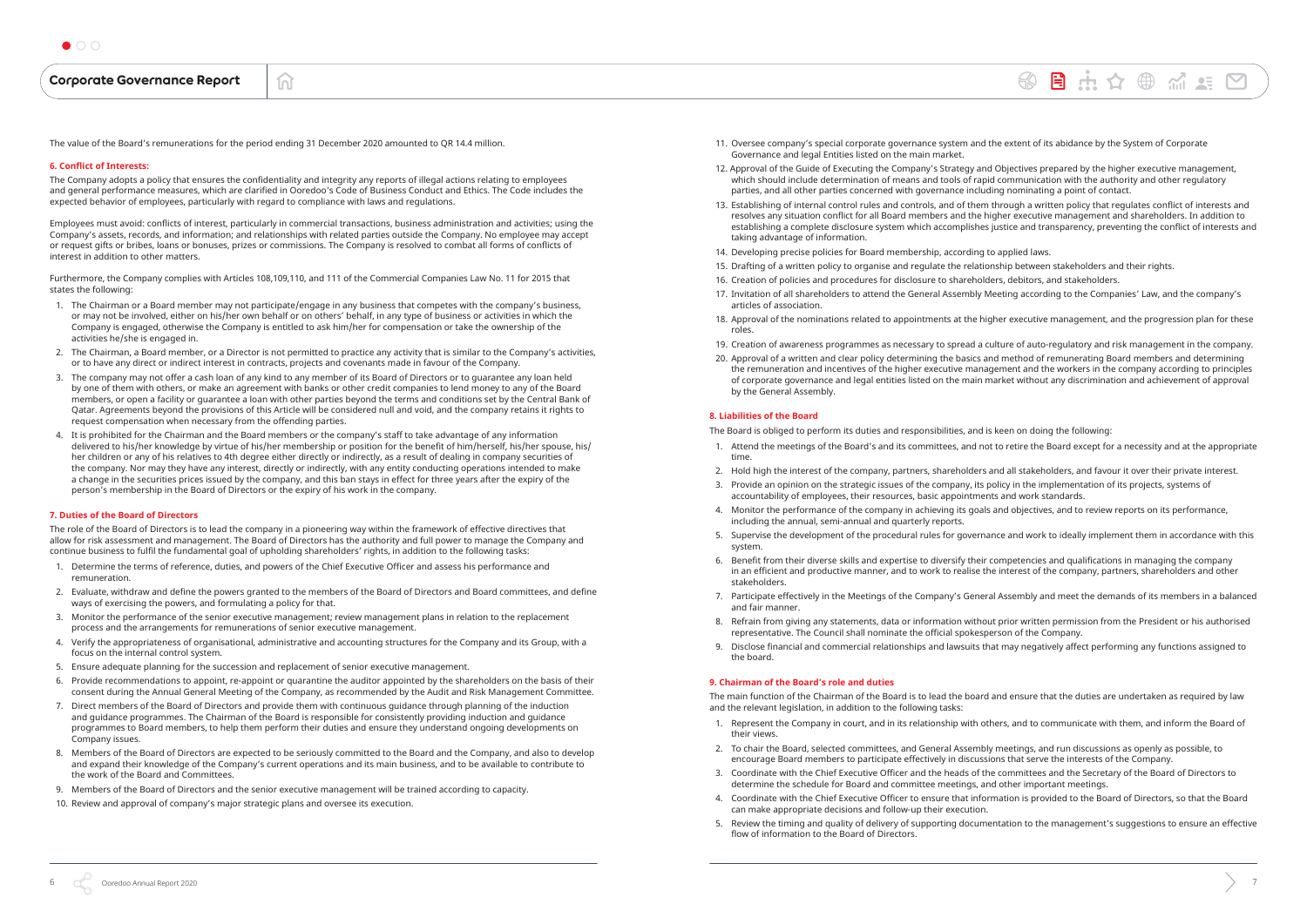- 6. Guide and enhance the effectiveness of the Board of Directors and members, and assign tasks to them as required.
- 7. Review monthly results for the Company's business in coordination with the Chief Executive Officer.
- 8. Ensure that the Company has good relations with official and non-official departments, and with various media.

介

- 9. Issue the agenda for Board meetings, taking members' suggestions into account. Assess the performance of the Board annually, and the performance of its committees and members, possibly using a third-party consultancy to conduct the evaluation.
- 10. Encourage Board members to collectively and effectively take part in conducting the Board affairs to ensure that the Board is undertaking its responsibilities to achieve the interests of the company.
- 11. Find effective communications means with shareholders and convey their opinion to the Board.
- 12. Allow the opportunity to non-executive Board members to effectively take part in and encourage building constructive relationships between executive and non-executive Board members.
- 13. Keep the members always abreast of execution of the rulings of Corporate Governance and Legal Entities Order issued by the Authority.

The Chairman may delegate some of these powers to another member of the Board of Directors, or the Chief Executive Officer, or the Secretary of the Board.

#### **10. Qualifications and Duties of the Board Secretary**

The Board of Directors has appointed Sheikh Ali Bin Jabor Al-Thani as Secretary of the Board of Directors. Sheikh Ali holds a Bachelor's degree in law from Sharjah University (2010). In 2010, he became a legal advisor in the real estate sector, and in 2013 he joined Ooredoo and continued until he was appointed as Chief of Legal and Regulatory Department in Ooredoo Qatar in 2016 and in 2018, he was appointed in the position of Acting Chief of Corporate Governance for Ooredoo Group. In 2020, he was appointed as Group Chief Legal, Regulatory & Governance Officer.

The Board Secretary assists the Chairman and all Board members in executing their duties, and he commits to make sure the Board proceedings are carried out appropriately, including:

- 1. Preparation and revision of Board meetings' minutes
- 2. Filing of the Board's decisions in a well-maintained record according to meetings' numbers and the decisions according to its issue date.
- 3. Preserving the Board's meetings-related minutes, decisions, memorandums and reports on paper and in electronic formats.
- 4. Send meetings invitations to Board members with the meeting agenda two weeks prior to the meeting date, and receiving members' requests to add an item or more to the meeting agenda mentioning the date of its submission.
- 5. Full coordination between the Chairman of the Board and its members and concerned parties and stakeholders including shareholders and the administration and employees.
- 6. Provide the Chairman and members quick access to all company documents including its data and information.
- 7. Keep Board members' declaration of no combination between membership of the board and occupations from which they are prohibited, according to Companies Law and Corporate Governance System issued by the commission.

#### **11. The Company's Irregularities**

As a leading company in its own field, and in the telecommunication sector, Ooredoo Board of Directors and its top management are keen to implement all rules and regulations outlined in corporate governance and legal entities listed on the main market order issued by Qatar Financial Markets Authority and Commercial Companies Law No. (11) for 2015. Accordingly the company did not commit any irregularity during 2020.

There is no lawsuit against, or brought to court by the company, that is still pending with no ruling up to the date of preparing this Governance report.

#### **12. Board Activities in 2020**

 In 2020, Ooredoo's Board of Directors achieved a number of key governance goals and supervised the implementation of a number of key successful initiatives, including:

- **●** Approving the Group's performance report for 2019;
- **●** Approving the Group's financial consolidated statements for 2019 and providing a recommendation to the General Assembly in this regard;
- **●** Approving submitting a recommendation to the General Assembly regarding the appointment of Deloitte & Touche as the auditors of the Company for 2020;
- **●** Approving the Governance Report for 2019 and providing a recommendation to the General Assembly in this regard;
- **●** Approving distributing a cash dividend of 25% of the nominal share value, and the remunerations of the Chairman and members of the board, and providing a recommendation to the General Assembly in this regard;

**●** Approving the business plan of the Group for the years 2021, 2022 and 2023, as well as the budget and financing plan for 2021;

 $\circledR$ 

- 
- **●** Approving the financial strategy of the Group;
- **●** Approving the recommendation submitted by the Nomination and Remunerations Committee to assess the performance of Ooredoo Group CEO and Ooredoo Qatar CEO during 2019;
- **●** Approving a number of technical decisions related to investment opportunities;
- **●** Following up on executing the Group strategy for the coming years, and allocating the necessary budget to do so; and
- **●** Determining the permitted risk margin for the Group's companies.

#### **13. Role of Board Committees**

In order to make the decision-making process more efficient and to support the vision relating to corporate governance, the Board has three main committees: Executive Committee, Audit and Risks Committee and Nomination and Remuneration Committee. Each committee is composed of not less than three Board members (to be appointed by the Board), taking into account the experience and capabilities of each Board member participating in the committee. The Board may substitute the committee members at any time.

Each of the Board committees works in accordance with a written charter approved by the Board of Directors that clarifies its responsibilities and authorities. The charter of each committee has verified that it is in line with the Corporate Governance Code and Articles of Association of the Company and the Commercial Companies Law No. 11 for 2015, and the Corporate Governance Code of the Qatar Financial Markets Authority.

#### **Board Committees**

| Committee                             | Name of Board member           | <b>Position</b> |
|---------------------------------------|--------------------------------|-----------------|
| <b>Executive Committee</b>            | H.E. Turki Mohammed Al Khater  | Chairman        |
|                                       | Eng. Essa Hilal Al Kuwari      | Member          |
|                                       | Mr. Yousef Mohammed Al Obaidly | Member          |
| Audit and Risks Committee             | Mr. Nasser Rashid Al-Humaidi   | Chairman        |
|                                       | Mr. Abdulla Mubarak Al-Khalifa | Member          |
|                                       | Sheikh Ali Bin Ghanim Al Thani | Member          |
| Nomination and Remuneration Committee | H.E. Turki Mohammed Al Khater  | Chairman        |
|                                       | Sheikh Ali Bin Ghanim Al Thani | Member          |
|                                       | Mr. Essa Hilal Al Kuwari       | Member          |

#### **A. Executive Committee**

The executive committee is comprised of three members and aims to ensure that decisions are made at the highest levels, to achieve the Company's objectives in a flexible and timely manner in accordance with the authority delegated to the committee by the Board of Directors.

The committee is also responsible for studying issues that need detailed and in-depth review before presenting to the Board for final decision. It also oversees Ooredoo's strategy and methods deployed for adopting financial and strategic investments. In 2020 the committee completed a number of major projects:

**●** Reviewed subsidiaries' work plans and their budgets and provided recommendations to the board in this regard;

- **●** Reviewed investment opportunities and made recommendations to the Board of Directors;
- 
- **●** Reviewed recommendations for awarding contracts, and took appropriate decisions;
- **●** Reviewed the status of Ooredoo Group companies to determine suitability and its position in the markets in which it operates, and made recommendations to the Board of Directors;
- **●** Reviewed the Company's investment portfolios;
- **●** Reviewed the strategies of the Group's companies and set their priorities;
- **●** Approved updating the financial limits of other parties (banks and financial institutions); **●** Approved the Group work plan for 2021, 2022, and 2023 as well as approving 2021 budget, and providing a recommendation to the Board in this regard.
- **●** Approved Ooredoo Group work plans for 2021, 2022, and 2023 as well as approved the 2021 budget, and provided a recommendation to the Board in this regard.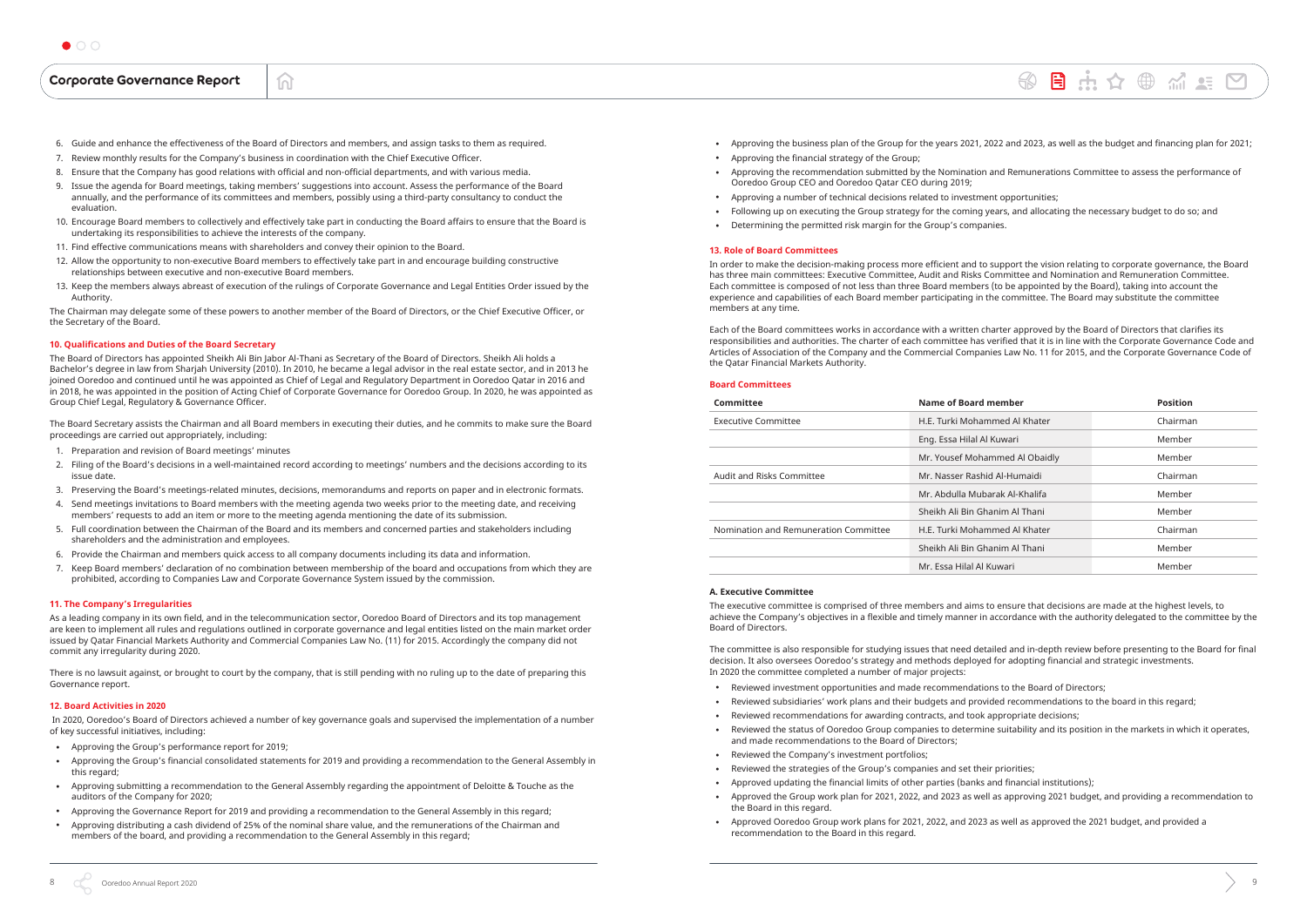**●** Approved the financing strategy and plan for 2021 and provided a recommendation to the Board in this regard.

**n** 

**●** Approved Ooredoo Qatar work plans for 2021, 2022, and 2023, as well as approved the 2021 budget and provided a recommendation to the Board in this regard.

The committee held seven (7) meetings in 2020.

According to the annual evaluation, the Board of Directors is satisfied with the committee's performance while executing its responsibilities and authorities, as well as the recommendations it provided during the year ending 31 December 2020.

| <b>Member's name</b>                                                                                | <b>Number of the Executive Committee's Meetings</b><br>the Member has attended during 2020 |  |  |
|-----------------------------------------------------------------------------------------------------|--------------------------------------------------------------------------------------------|--|--|
| H.E. Mr. Mohammed Bin Essa Al Mohannadi                                                             |                                                                                            |  |  |
| General Retirement & Social Insurance Authority, represented by H.E Mr.<br>Turki Mohammed Al Khater | 3                                                                                          |  |  |
| Dr. Nasser Mohammed Marafih                                                                         |                                                                                            |  |  |
| Mr. Abdulla Mubarak Al-Khalifa                                                                      |                                                                                            |  |  |
| Mr. Aziz Aluthman Fakhroo                                                                           | 4                                                                                          |  |  |
| Eng. Essa Hilal Al Kuwari                                                                           | 6                                                                                          |  |  |
| Mr. Yousef Mohammed Al Obaidly                                                                      | 6                                                                                          |  |  |

#### **B. Audit and Risks Committee**

The committee comprises three independent members, and it assists Ooredoo's Board in overseeing the integrity of the Company's financial statements. It also provides consultancy to the Board on the efficiency and adequacy of internal control systems and arrangements for risk management. The committee is also responsible for ensuring that internal and external audit functions are independent and objective.

The committee reviews the annual internal audit and auditors' reports, and prepares reports on issues arising from auditing the Company and its subsidiaries, including management reaction; the level of cooperation and information provided during the audit process; and the usefulness of the audit report versus cost.

The committee also sets up communication channels between executive management and internal and external auditors. In addition, the Committee reviews risk management reports, and advises the Board on all matters that need attention and seek a decision. The Committee also puts great emphasis on investigating any violations in the Group's companies.

In 2020 the committee completed a number of major works including:

- **●** Reviewed the annual and quarterly internal audit reports regularly;
- **●** Reviewed annual and quarterly Risk Management Report regularly;
- **●** Reviewed the annual disclosure results for 2020;
- **●** Reviewed the results of the Internal Audit Quality Assurance Review for Ooredoo and Group companies;
- **●** Approved the internal audit department plan for Group based on risks for 2021;
- **●** Approved the strategic plan to manage Group internal audit for 2021 2023;
- **●** Approved quarterly financial statements, and reviewed the annual financial statements and submitted a recommendation to the Board;
- **●** Reviewed the following Ooredoo policies and refered them to the Board:
- 1. Anti-money laundering policy for Ooredoo Money services
- 2. Policy for managing business customers' contracts
- 3. Revised Fair Use policy
- 4. Information Security Incident Management policy
- 5. Insurance policy
- 6. Protection of personal data privacy policy
- 7. Revenue control policy
- **●** Reviewed the following Ooredoo Group policies and charters, and submitted them to the Board of directors: 1. Revised Fair Use policy
- 2. Terms of Internal Control on Financial Report (ICOFR) policy
- 3. Charters of the Group Management Committee (GMC) and Group Tender Committee (GTC)
- **●** Approved the results of the performance index of the Group's internal audit department and Governance department for 2019;
- **●** Approved the index of Group internal audit department performance, and the index for the performance of the Governance department for 2020;
- **●** Approved the budget of the Governance department for 2020;
- **●** Approved the budget of Group internal Audit department for 2021;
- **●** Reviewed Group Internal Audit Department report on internal control according to the requirements of the company's governance order and entities listed on the market and refer it to the Board;
- **●** Reviewed the internal and external implementation of recommendations of the Quality Assurance and Improvement Programme (QAIP);
- **●** Reviewed the auditor's plan for the company's annual audit review for 2020.

The committee held eleven (11) meetings during 2020.

According to the annual evaluation, the Board of Directors is satisfied with the Committee's performance while executing its responsibilities and authorities, as well as the recommendations it provided during the year ending 31 December 2020.

#### **Member's Name**

#### **Number of the Audit and Risk Management Committee's Meetings the member has attended during 2020**

| Mr. Nasser Rashid Al-Humaidi   |  |
|--------------------------------|--|
| Mr. Abdulla Mubarak Al-Khalifa |  |
| Sheikh Ali Bin Ghanim Al Thani |  |

#### **C. Nominations and Remunerations Committee**

The committee comprises three members. It assists the Board in executing its responsibilities with regards to nominating and appointing Ooredoo Board members, and Board members of its subsidiaries, and determining the remuneration of the Chairman and members of the Board, and the remuneration of members of the senior executive management and employees. The committee also takes part in assessing the performance of the Board.

In 2020, the committee completed a number of major works:

- **●** Approved performance index card for Ooredoo Group CxOs for 2020;
- **●** Approved performance index card for Ooredoo Qatar CxOs for 2020;
- **●** Approved the suggested changes to the organisational structure of Ooredoo Qatar's Digital Transformation department;
- **●** Approved performance index card for Ooredoo Qatar for 2020, with a score of (4.2);
- **●** Approved the proposal to merge the organisational structure for organisational, legal and governance affairs into a single division;
- **●** Approved performance index card for Ooredoo Group (performance index card for Group CEO and Deputy Group CEO) for 2020;
- **●** Approved performance index card for Ooredoo Qatar (performance index card for the CEO) for 2020;
- **●** Approved the long term reward plan proposal for Ooredoo Qatar and Ooredoo Group;
- **●** Approved moving Ooredoo Qatar's Human Resources department under the CEO;
- **●** Approved the proposed changes to the organisational structure of Ooredoo Group and moved the Innovation department from Ooredoo Qatar to Ooredoo Group;

The committee held six (6) meetings during 2020.

 $\circledR$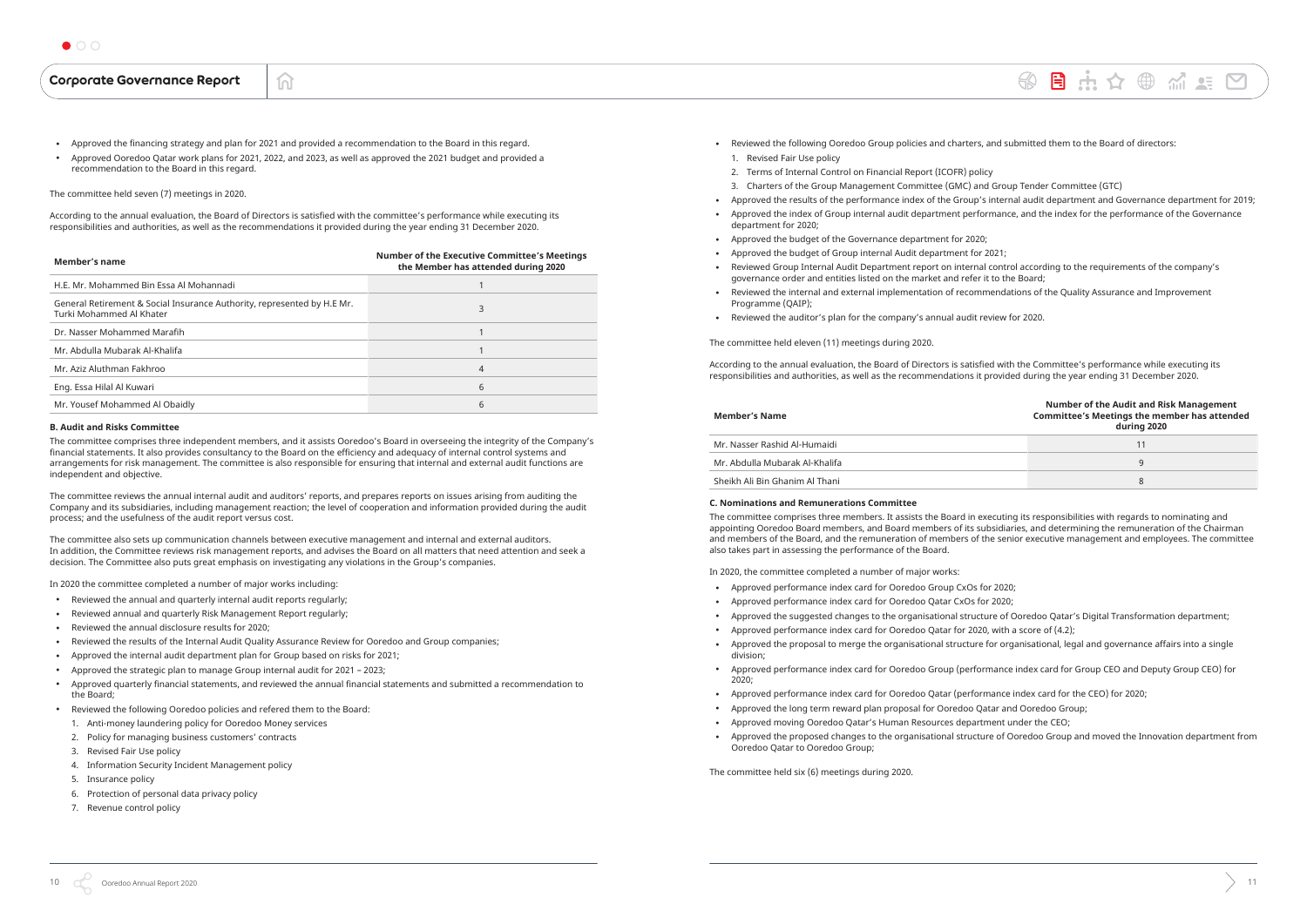旬

According to the annual evaluation, the Board of Directors is satisfied with the committee's performance while executing its responsibilities and authorities, as well as the recommendations it provided during the year ending 31 December 2020.

| <b>Member's Name</b>                                                                                | <b>Number of the Nomination and Remunerations</b><br><b>Committee's Meetings the member has attended</b><br>during 2020 |
|-----------------------------------------------------------------------------------------------------|-------------------------------------------------------------------------------------------------------------------------|
| General Retirement & Social Insurance Authority, represented by H.E Mr.<br>Turki Mohammed Al Khater | 6                                                                                                                       |
| Sheikh Ali Bin Ghanim Al Thani                                                                      |                                                                                                                         |
| Eng. Essa Hilal Al Kuwari                                                                           | 6                                                                                                                       |

#### **14. The Executive Management**

The role of Executive Management is to manage the Company's business operations, which requires planning different developments' processes in adherence to the company's principles and practices. In addition, Executive Management is responsible for monitoring the development of financial performance and business plans. The Executive Management team reports to the Chief Executive Officer and Chief Operating Officer, with their performance monitored by the Board of Directors.

| <b>Executive Manager Name</b>                                                        | <b>Summary Curriculum Vitae</b>                                                                                                                                                                                                                                                                                                                                                                                                                                                                                                                                                                                  |  |
|--------------------------------------------------------------------------------------|------------------------------------------------------------------------------------------------------------------------------------------------------------------------------------------------------------------------------------------------------------------------------------------------------------------------------------------------------------------------------------------------------------------------------------------------------------------------------------------------------------------------------------------------------------------------------------------------------------------|--|
| Mr. Aziz Aluthman Fakhroo<br>Managing Director, Ooredoo Group                        | Mr. Aziz is Ooredoo Group's Managing Director and currently Deputy Undersecretary<br>for Financial Affairs at the Ministry of Finance. Previously, he was Assistant<br>Undersecretary for General Budget Affairs of the Ministry of Finance and Deputy<br>Director in the Mergers and Acquisitions Department of Qatar Holding LLC - the<br>strategic and direct investments arm of the Qatar Investment Authority.<br>He was founder and Chief Operating Officer of Idealys. He currently represents Qatar<br>Holding on the boards of United Arab Shipping Company, Canary Wharf Group, and<br>Chelsfield LLP. |  |
|                                                                                      |                                                                                                                                                                                                                                                                                                                                                                                                                                                                                                                                                                                                                  |  |
| Sheikh Mohammed Bin Abdulla Al Thani<br>Deputy Group CEO and CEO of Ooredoo<br>Qatar | Sheikh Mohammed Bin Abdulla Al Thani is Ooredoo's Deputy Group Chief Executive<br>Officer and Chief Executive Officer of Ooredoo Qatar since March 2020.                                                                                                                                                                                                                                                                                                                                                                                                                                                         |  |
|                                                                                      | He has over 16 years of experience in communications, digital transformation,<br>finance and accounting, and has held various management positions within<br>Ooredoo since he joined the company in 2009. Having a deep understanding of the<br>operational and strategic perspectives of the contemporary telecom business amid<br>its shift to digital, he has successfully redirected and reshaped the customer base,<br>profitability, cost management and organisation across several Ooredoo operations<br>in multiple markets.                                                                            |  |
|                                                                                      | Most recently, Sheikh Mohammed was Chief Executive Officer of Ooredoo Kuwait,<br>leading the company to reach key milestones including being the first to launch 5G<br>commercially in Kuwait, the first in the region to deliver a 5G video call and the first<br>operator in the country to provide a fully customisable digital mobile plan. He was<br>behind the establishment of Ooredoo Kuwait's Data Centre and led the acquisition of<br>FastTelco, placing the company as market leader and first in Kuwait to offer fixed-<br>mobile convergence.                                                      |  |
|                                                                                      | Sheikh Mohammed is currently President Commissioner of Indosat Ooredoo.                                                                                                                                                                                                                                                                                                                                                                                                                                                                                                                                          |  |
|                                                                                      | Previously, he was Ooredoo Qatar's Finance Director, where he led the Finance BU<br>and the company's 3-year Strategic Business Plan and Annual Operating Plan.<br>He holds a Master's degree in Finance and Accounting from the University of Cardiff,<br>UK and a Bachelor's degree in Accounting from Qatar University.                                                                                                                                                                                                                                                                                       |  |
|                                                                                      |                                                                                                                                                                                                                                                                                                                                                                                                                                                                                                                                                                                                                  |  |

**Mr. Ajay Bahri** Group Chief Financial Officer Ajay Bahri has been Chief Financial Officer of Ooredoo Group since November 2007. In his role, he looks after Ooredoo Group's investments, treasury, accounting services, financial systems and control, taxation and telecom economics.

Before joining Ooredoo Group, he worked for the professional services firm Ernst & Young, UAE-based communications company Etisalat, and chemicals and materials company W.R. Grace and Co.

Ajay holds a Bachelor's degree in Accountancy from India, and a Master's degree in Engineering from MIT. He is also certified as a Chartered Management Accountant in the UK, a Chartered Accountant in India, and a Certified Information Systems Auditor (non-practicing) in the US.

**Sheikh Ali Bin Jabor Al-Thani** Group Chief Legal, Regulatory &

Governance Officer

Sheikh Ali Bin Jabor Al-Thani is Group Chief Legal, Regulatory & Governance Officer

 $\circledR$ 

since March 2020.

Most recently, he was Acting Chief of Corporate Governance for Ooredoo Group, from January 2018 to March 2020.

In his current role, he oversees Ooredoo' s global legal activities and policies, as well as ethics, brand protection, compliance and regulatory affairs, including process automation and anticipation of future transactional needs. He is responsible for the provision of progressive, strategic and proactive advice to the Board and Executive Management on all aspects of governance, policies, global legal compliance and regulatory frameworks across the group.

Sheikh Ali joined Ooredoo Group in 2013 and served in a number of roles, including Chief Legal and Regulatory Officer of Ooredoo Qatar.

**Mr. Yousuf Abdulla Al Kubaisi** Chief Operating Officer, Ooredoo Qatar

Mr. Yousef Abdullah Al Kubaisi was appointed Chief Operating Officer at Ooredoo Qatar in November 2015.

Mr. Al Kubaisi joined the company in 1987 and has held several managerial positions related to international telecommunication infrastructure, corporate services and

legislative functions.

In June 2012, Mr. Al Kubaisi was appointed as Head of Corporate Sales and International Services at Ooredoo Qatar, where he helped the company expand its partnerships with many operators and global telecoms companies. In 2014, Mr. Al Kubaisi was appointed Chief Executive Officer of Ooredoo Global Services specialising in corporate sales. He has been instrumental in leading the company's growth

internationally.

Mr. Al Kubaisi holds a bachelor's degree in Electrical Engineering from the University of Western Michigan in the United States of America.

**Mr. Abdulla Ahmed Al-Zaman**

Chief Finance Officer, Ooredoo Qatar

Mr. Abdulla Ahmed Al-Zaman was appointed as Chief Finance Officer of Ooredoo Qatar in January 2018, after joining the Group in 2013 and holding multiple senior roles. He is responsible for facilitating organisational accountability and transparency, maintaining sustainable value for shareholders and other stakeholders. Mr. Al-Zaman has extensive experience in leadership roles within finance, both in telecommunications and other industries. He holds a bachelor's degree in Finance & Business Administration from California, USA, and an EMBA from the University of Hull, UK.

**Mr. Mohammad Al-Kuwari** Chief Corporate Services Officer,

Ooredoo Qatar

Mr. Mohammed Al-Kuwari was appointed as Chief Corporate Services Officer of Ooredoo Qatar in January 2012, having joined the company in 2005. He is responsible for Human Resources, Procurement and Supply Chain, Building and Support Services and Operational Excellence. Mr. Al-Kuwari has more than 20 years of rich and diverse experience in HR, Procurement and Support Services. He has a bachelor's degree in Science – Business Administration from The American University, Washington DC.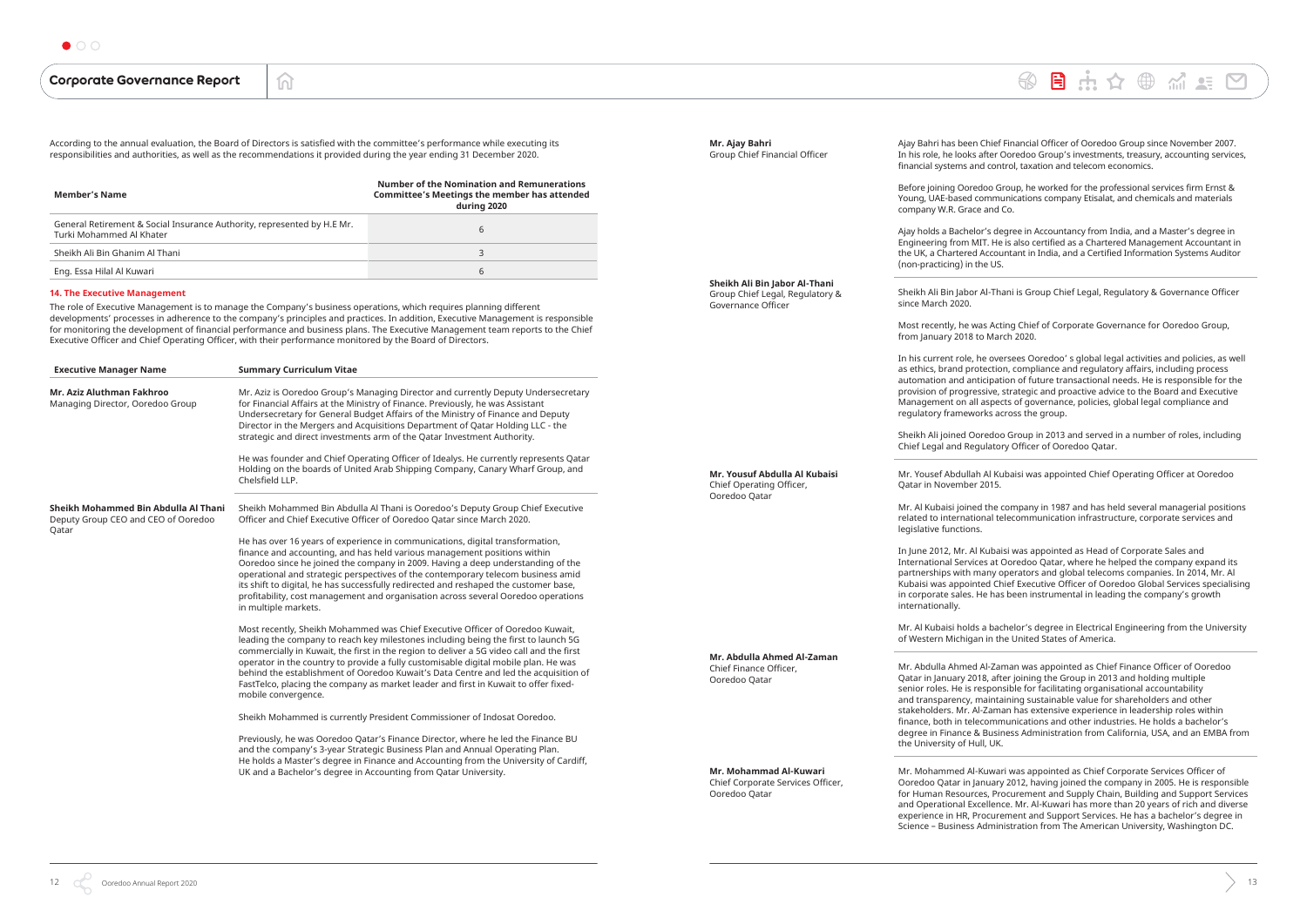|  | <b>Corporate Governance Report</b> |  |
|--|------------------------------------|--|
|--|------------------------------------|--|

| Ms. Munera Fahad Al-Dosari<br>Chief Strategy Officer,<br>Ooredoo Qatar                            | Ms. Munera Fahad Al-Dosari was appointed as Chief Strategy Officer of Ooredoo<br>Qatar in February 2017, after joining the Group in 2010. Ms. Al-Dosari is responsible<br>for the formulation and implementation of Ooredoo Qatar's corporate strategy to<br>help meet business plan and strategic goals. She has worked on various high-profile<br>programmes and projects and has been instrumental in implementing industry-<br>leading governance frameworks. Ms. Al-Dosari has a bachelor's degree in Electronic<br>Engineering from University of Portsmouth and an Executive Specialised Master,<br>Strategic Business Unit Management from HEC Paris, Qatar. |  |  |
|---------------------------------------------------------------------------------------------------|----------------------------------------------------------------------------------------------------------------------------------------------------------------------------------------------------------------------------------------------------------------------------------------------------------------------------------------------------------------------------------------------------------------------------------------------------------------------------------------------------------------------------------------------------------------------------------------------------------------------------------------------------------------------|--|--|
| Mr. Günther Ottendorfer<br>Chief Technology & Infrastructure Officer,<br>Ooredoo Qatar            | Mr. Günther Ottendorfer was appointed as Chief Technology and Infrastructure<br>Officer of Ooredoo Qatar in January 2019, having 25 years of experience. He served<br>during that period in top telecommunications companies such as Sprint, Telekom<br>Austria, T-Mobile and Optus in Australia. Before joining Ooredoo he was Chief<br>Operations Officer at Sprint Corporation USA.                                                                                                                                                                                                                                                                               |  |  |
| Sheikh Nasser bin Hamad bin Nasser Al<br><b>Thani</b><br>Chief Business Officer,<br>Ooredoo Qatar | Sheikh Nasser bin Hamad bin Nasser Al Thani was appointed as Chief Business<br>Officer of Ooredoo Qatar in July 2017. In his current role he is responsible for end-<br>to-end profit and loss accountability for Ooredoo Qatar's B2B portfolio including<br>Connectivity, ICT and Mega Projects as well as the Qatar Data Centre. Sheikh Nasser<br>has an MBA from the University of Wales, a bachelor's degree from Qatar University<br>and has attended various Executive Development programmes from HEC Paris,<br>London School of Economics and IMD Switzerland. He also holds a Telecoms Mini<br>MBA from Telecoms Academy, United Kingdom.                   |  |  |
| Ms. Fatima Sultan Al Kuwari<br>Chief Consumer Officer,<br>Ooredoo Qatar                           | Ms. Fatima Sultan Al Kuwari was appointed CCO in November 2019, succeeding<br>Mr. Damian Chappell. Prior to her appointment in this position, Ms. Al Kuwari was<br>Ooredoo Group's Executive Director - Marketing, leading the Group's marketing<br>function and driving commercial strategy and digital transformation journey to<br>achieve substantial business growth. She holds a B.S. in Computer Science from Qatar<br>University and an MBA specialising in Marketing from the University of Liverpool, UK.                                                                                                                                                  |  |  |
| <b>Mohammed Al Emadi</b><br>Group Chief Audit Executive                                           | Mr. Mohammed Al-Emadi was appointed as Group Chief Audit Executive (GCAE) in<br>November 2011 and has successfully transformed the Internal Audit Function into<br>a Group Internal Audit. He is responsible for providing assurance and consulting<br>services to Ooredoo Qatar, Ooredoo Group and Starlink, as well as supporting<br>Internal Audit functions in the Operating Companies. Mr Al-Emadi holds a bachelor's<br>degree in Accounting from Qatar University and a Masters in Accounting and Finance<br>from University of Southampton, UK.                                                                                                              |  |  |

**TU** 

- **●** Total value of the remunerations to the executive management for the year ending on 31 December 2020 was equivalent to QR 40.6 million.
- **●** The Board of Directors' evaluation of the performance of the Executive Management: Based on the annual evaluation, the Board of Directors is satisfied with the performance of the Executive Management while executing its responsibilities, authorities and recommendations which have been provided during the year ending 31 December 2020.

#### **15. Corporate Governance Department**

The Corporate Governance Department was established in 2008 and is responsible for assisting the management and Board in ensuring the efficiency and implementation of corporate governance policies and practices in Ooredoo and its Group.

In 2020, the Corporate Governance Department completed a number of major works:

- **●** Monitored the implementation of Corporate Governance in all of Ooredoo Group companies;
- **●** Reviewed the list of Ooredoo representatives on the Boards of the Group's companies;
- **●** Adopted an employee disclosure procedure for non-Ooredoo interests;
- **●** Monitored the publication of the Corporate Governance code in Group companies;
- **●** Assisted the Board of Directors in the annual assessment and evaluation of adherence to the Code of Conduct;
- **●** Management of Special Purpose Companies (SPVs);
- **●** Worked on the company's policies and the roster of decision making;
- **●** Compliance with the order of Corporate Governance and listed Legal Entities on the main market.

Ooredoo has established a system for monitoring, managing and controlling internal and external risks, to determine risks and put plans to rectify them in order to protect the Company's investments and operations inside and outside Qatar. This system is designed to:

#### **16. Internal audit objectives and activities**

Providing independent and objective consultancy services drafted in a way that contributes to adding more value and improving Ooredoo's processes. The activity performed by the internal audit helps to achieve the company's objectives through a structured and systematic approach to assess and improve the effectiveness of risk management, monitoring and governance. Also, the Internal Audit department complies with the International Standards for the Professional Practice of Internal Auditing to provide practical instructions for the management of internal audit, planning, execution, and reporting activities, which are designed to add more value and improve Ooredoo processes/operations.

These tasks are performed under the supervision of the Audit and Risk Committee. There are clear instructions from the Board, Audit Committee, and Executive Management to all units to work in accordance with external and internal audit systems, and to respond to any issue or topic raised by auditors.

In 2020, the Internal Audit Department completed a number of major works:

**●** Complied with the Internal Audit Manual based on the International Standards for the Professional Practice of Internal Auditing

- **●** Prepared an internal risk-based audit plan;
- **●** Reviewed and evaluated the operations, risk management and internal control framework through implementing the internal audit plan;
- **●** Reviewed quarterly and annual Enterprise Risk Reports of Ooredoo Qatar and the Group and assessed the effectiveness of plans to reduce these risks;
- to provide practical guidance to manage internal audit activity, planning, execution and reporting;
- **●** Reviewed the quarterly Internal Audit Department reports in Group companies;
- **●** Reviewed the annual Risk Internal Audit plans for Group companies; providing advice and consultation.
- **●** Followed up on the execution of the Internal Audit Department programme to improve and control quality for internal audit departments in the Group and its companies;
- **●** Coordinated between External Auditors, Audit Bureau Qatar and management;
- **●** Supported operating companies' internal audit functions;
- **●** Reviewed recommended policies to provide opinion on the efficiency of internal audit procedures;
- **●** Planning and execution of a review for the effectiveness of internal control measures over financial reports (Internal Control Over Financial Report) for 2020.
- **●** To ensure transparency and credibility, an investigation is held to look into any matters that draw the attention of the internal auditor, external auditor, or finance team, based on the nature of those issues.

We would also note that, based on the external review of the Quality Assurance & Improvement Programme of Group Internal Audit, Group internal audit activity generally conforms to the International Standards for the Professional Practice of Internal Auditing and the Institute of Internal Auditors Code of Ethics.

#### **17. Supervising and Controlling the Group**

Monitoring and supervision at Group level has separate lines for operating strategically and in financial control in a full review in each of the affiliated companies. This is done according to a regular cycle of visits and meetings of the executive management of the Group with the executive management of the affiliated companies, supported by a specific schedule for reports on internal performance. This detailed inspection of the performance of each operating company is considered a primary source of information, provided to shareholders through quarterly or annual reports. In addition, the Group reviews and comments on the decisions and actions of Boards and audit committees in each subsidiary. Supervision and control procedures vary between each of the subsidiaries in a way that reflects delegation of powers to the Board and the executive management for each company, however, each company is obliged to issue its reports on the Group level.

The process of unifying the Audit Committees' charters on Group level will ensure that Audit Committees are overseeing the system of internal control.

#### **18. Risk management and internal control**

- **●** Identify, assess, monitor and manage risks in the company; and
- **●** Inform the Ooredoo Board of material changes to Ooredoo's risk profile.

 $\circledR$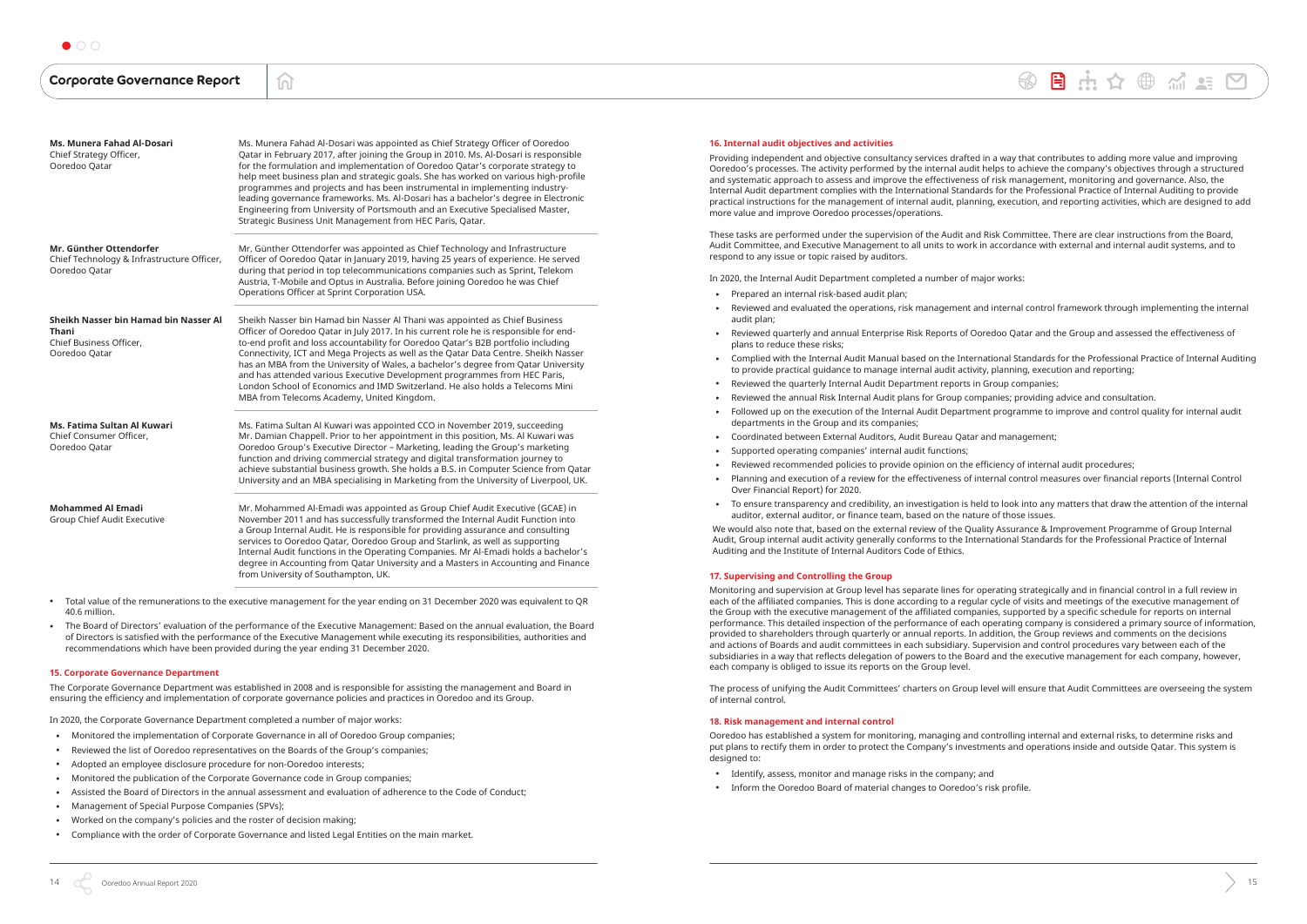**n** 

The Board is responsible for establishing the risk management system and for reviewing the effectiveness of its implementation in Ooredoo and its Group. Management is responsible for systematically identifying, assessing, monitoring and managing material risks throughout the organisation. This system includes the Company's internal compliance and control systems. In addition, the Company has tight controls and well-established systems that control its transactions and relationships with related parties. Ooredoo Group implements a risk management policy at Group level, where it states that the Group's Board of Directors, supported by Audit and Risk Management Committee and Internal Audit Department, will review every quarter all risks that Ooredoo and its subsidiaries might face. Identifying risks that any of the operating companies might face is the responsibility of its executive management and employees, while the Group's Risk Management examines the risk ratings determined, and the action plans to address these risks. The internal audit department will undergo an independent review of Risk Management Department reports on quarterly basis, and present its opinion regarding the integrity of these reports to the Audit and Risk Management committee. The concerned department gathers all the potential risks and planned measures to mitigate these risks, and presents them to the Audit and Risk Management Committee.

The department then analyses the effectiveness of Ooredoo's risk management and compliance with internal control measures, as well as the effectiveness of their implementation.

Measures for identifying and managing risks vary between affiliated companies. However, these measures are being standardised and Ooredoo also implements a system to compare external markets with the procedures in place to manage risks, so that it is using the best practices.

High-level financial measurements are collected at Group level according to the recurring timetables, which might be monthly, quarterly, or yearly, depending on the details of these measurements. These measurements provide an indication as to the risks faced by each OpCo, with special attention to issues of cash and funding needs as well as the degree of endurance to be able to deal with the unexpected.

The Board also handles the responsibility of spreading the internal audit culture and oversees all concerned with the internal audit framework through regular reports submitted to the Board through internal audit (Risks and Internal Audit). The upper management bears the responsibility of coordinating and facilitating the execution of internal audit framework, and dealing with concerned issues. The upper management guarantees that all controls are working efficiently in all times, and will coordinate with different departments to rectify any points of weakness in the control system that internal audit jobs have reported at the proper time.

The Internal Audit department will continuously review how adequate internal audit framework is through the execution of the annual internal audit plan which is based on risks. In case the internal audit department determined weakness points in the internal audit order, the respective department shall devise a work plan to mitigate and rectify the shortage in a specific time frame. The priority of rectifying weakness points is defined on basis of the potential strength and impact of weak points on the company. The internal audit department prepares half yearly reports on the progress made in monitoring to the Audit and Risk Management committee and the upper management.

The management defined in 2020 the procedures of control on financial data and confirming the integrity of the design and implementation of these procedures. The internal Audit Department made a comprehensive review for these procedures to confirm how fit it is to implement, and the administration was notified of the results of the review and the required improvements. As of 31 December 2020, the company was not aware of any failures or points of weakness in the internal review system, and no emergencies with negative impact on the company's financial status took place.

#### **19. Company's adherence to internal and external audit systems**

The Company has appointed an external auditor and is working on adherence to internal and external audit systems. There are decisions and clear instructions from the Board of Directors, Audit Committee and senior executive management that emphasise the necessity for all sectors and departments of the Company to adhere to internal and external audit, and deal with all cases identified by the auditors.

With regard to technical and accounting reports, some observations are contained in the reports of the Internal Auditor, External Auditor and the Audit Bureau. These are being dealt with as appropriate.

Also, the Company has a policy to ensure staff protection and confidentiality in the event of informing them of any suspicious transactions. This policy has been included as part of the Code of Ethics and Business Conduct.

We would also like to point out that, based on the external evaluation of the Quality Assurance and Improvement Programme (QAIP) for the Group's Internal Audit and department and the annual self-evaluation, the activity of the Group's Internal Audit department is in line with the International Standards for the Professional Practice of Internal Auditing and the Charter of Professional Conduct of the International Institute of Internal auditors.

#### **20. Availability of information**

The Company guarantees for all shareholders the right to review all relevant information and disclosures through its website and annual reports that are made available to all shareholders. Shareholders can access all information relating to Board members and their qualifications, including the number of shares they own in the Company, their presidencies or membership on the boards of directors of other companies, as well as information on executive management of the Company. All stakeholders are entitled to access to all relevant information.

In Articles (45), (48), and (52) of the Company's Articles of Association, the rights of minority shareholders have been implicitly provided for:

- **●** The Board of Directors may invite the Assembly to convene whenever the need arises, and shall call upon it whenever requested by the controller or a number of shareholders representing not less than 10% of its capital.
- **●** The General Assembly shall convene at an extraordinary meeting upon the invitation of the Board, or upon a written request addressed to the Board by a number of shareholders representing not less than one quarter of the company shares.
- **●** Decisions of the General Assembly issued in accordance with the Company's Articles of Association are binding for all shareholders, including those who are absent from them, those who disagree with the opinion, or those who are disqualified or deficient.

#### **21. Dividend policy**

Profits are distributed upon recommendation by the Board of Directors and a decision of the General Assembly of the Company in compliance with Article 61 of the Articles of Association of the Company.

#### **22. Shareholder records**

Subject to the provisions of Article 10 of the Company's Articles of Association, Article 159 of the Commercial Companies Law No. 11 for 2015, and Article 30 of the Corporate Governance Code issued by the Qatar Financial Markets Authority and at the direction of Qatar Exchange, the Company keeps true, accurate, and up-to-date records of the Company's shareholders via the central system for shareholders, run by the Stock Exchange.

Any shareholder or any related parties can look at the shareholders' register, and obtain all relevant information.

The two tables below show the major shareholders and shares held by members of the Board.

#### **Table 1: Shares Held by Major Shareholders**

| Name of Board Member                                                 | Country                     | <b>Number of Shares</b> | Percentage |
|----------------------------------------------------------------------|-----------------------------|-------------------------|------------|
| Qatar Holding                                                        | Qatar                       | 1,655,808,420           | 51.7%      |
| General Retirement & Social Insurance<br>Authority                   | Qatar                       | 405,289,213             | 12.7%      |
| Abu Dhabi Investment Authority                                       | <b>United Arab Emirates</b> | 320,319,940             | 10.0%      |
| General Military Retirement and Social<br><b>Insurance Authority</b> | Qatar                       | 62,299,336              | 1.9%       |

#### **Table 2: Shares held by members of the Board**

| <b>Name of the Board Member</b>                                                                        | <b>Number of Shares</b> | Country | <b>Beneficiary Name</b>                                              |
|--------------------------------------------------------------------------------------------------------|-------------------------|---------|----------------------------------------------------------------------|
| General Retirement & Social Insurance<br>Authority represented by H.E. Mr. Turki<br>Mohammed Al Khater | 405,289,213             | Qatar   | <b>General Retirement &amp; Social</b><br><b>Insurance Authority</b> |
| H.E. Mr. Turki Mohammed Al Khater                                                                      | 50,000                  | Qatar   | H.E. Mr. Turki Mohammed Al Khater                                    |
| Qatar National Bank (QNB) represented by<br>Mr. Abdulla Mubarak Al-Khalifa                             | 25,027,600              | Oatar   | <b>Qatar National Bank (ONB)</b>                                     |
| Mr. Ibrahim Abdulla Al Mahmoud                                                                         | 62,000                  | Oatar   | Mr. Ibrahim Abdulla Al Mahmoud                                       |
| Mr. Nasser Rashid Al Humaidi                                                                           | 50,000                  | Qatar   | Mr. Nasser Rashid Al Humaidi                                         |
| Dr. Nasser Mohammed Marafih                                                                            | 32,000                  | Qatar   | Dr. Nasser Mohammed Marafih                                          |

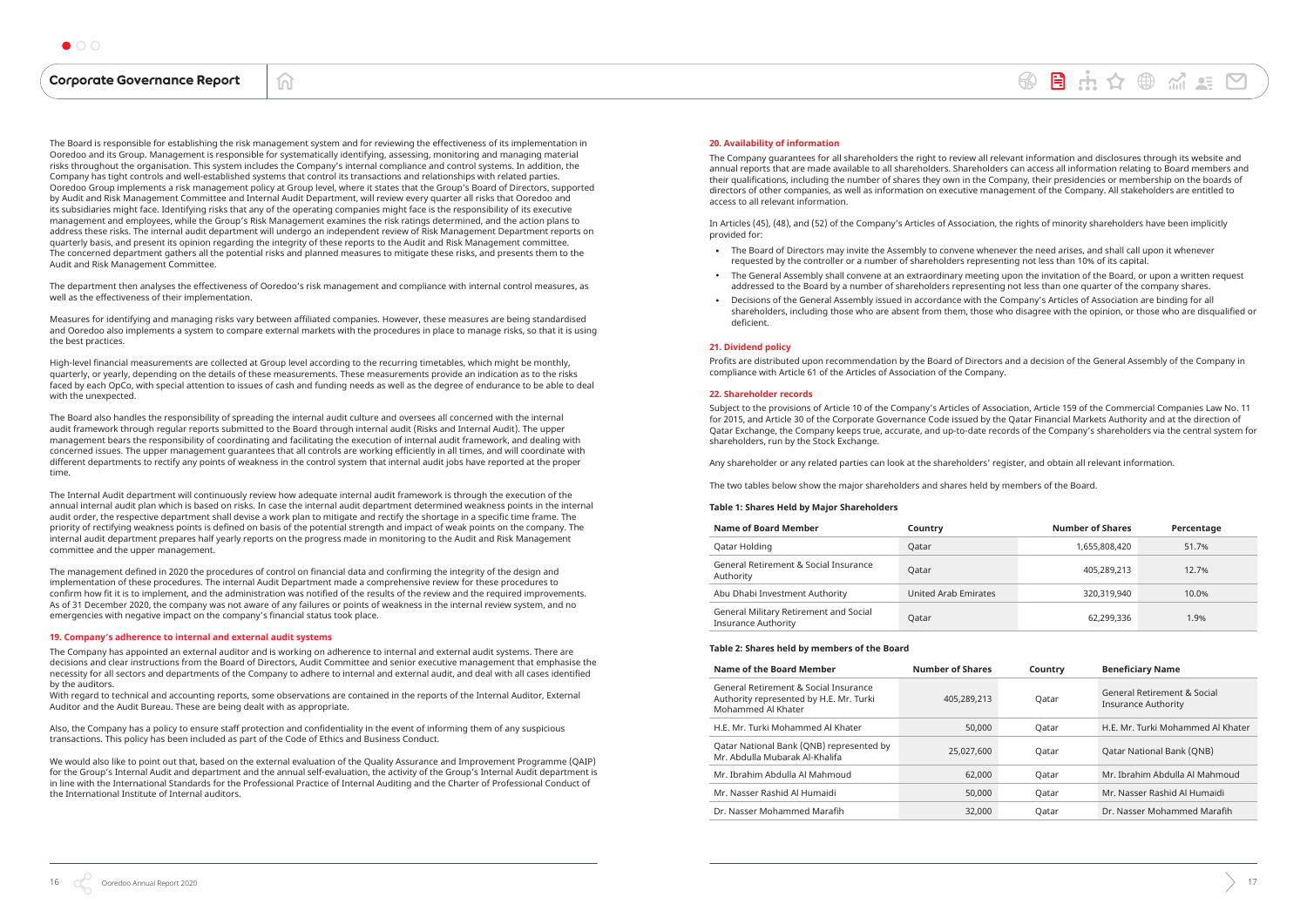$\circledR$ 



Corporate Governance Report

#### **23. Fair treatment of shareholders and voting rights**

According to the provisions of Article 16 of the Company's Articles of Association, which states that "each share shall give its holder equal proprietary rights as other shareholders, without any discrimination, in the Company's assets and equal rights to receive dividends as herein-after provided", the dividend will be distributed to the shareholders.

According to the provisions of Article 42 of the Company's Articles of Association, each shareholder has the right to attend the General Assembly, either personally or by proxy.

**n** 

#### **24. Employees of the Company**

The human resources policy adopted and applied by the Company is prepared in accordance with the provisions of the Labour Law No. 14 of 2004, and related ministerial decisions which serve the interests of the Company and its employees, and takes into account at the same time the principles of justice, equality, and non-discrimination on the basis of gender, race, or religion.

Key functions of HR include recommending and developing necessary training plans and submit them for Board approval.

#### **25. The Company's achievements**

In 2020, the Company achieved a number of key milestones, including:

- **●** Ooredoo Group announcing revenue of QR 28.9 billion for FY 2020; a net profit of QR 1.1 billion.
- **●** Maintaining the value of the Ooredoo brand, which remained at 41st place in the global Brand Finance top ranking for telecoms companies, with a brand value of US\$3.5 billion.
- **●** Being ranked as the 25th leading company in Forbes magazine's 'Top 100 Companies 2020,' as one of the top three regional telecommunications operators.
- **●** Rolling out a robust response to the challenges of the COVID-19 pandemic, including Ooredoo Algeria working with the Red Crescent to distribute hygiene kits and sanitise public spaces; Ooredoo Tunisia launching new nightly data bundles and free mobicash cards; Ooredoo Kuwait offering frontlines workers free internet access; and Ooredoo Qatar offering free bandwidth upgrades for educational customers and 100GB of data for frontline workers.
- **●** Launching initiatives to support the communities in most need of assistance during the pandemic public health crisis, with a focus on the medical and education sectors. Initiatives included donating ventilators, defibrillators, patient monitors and other emergency medical equipment to hospitals in Myanmar; donating laptops to students and providing access to online education portals and app-based learning solutions in Oman and Algeria; as well as targeted customer relief packages and support, featuring complementary data and bill payment flexibility across several markets.
- **●** Implementing various initiatives to protect the health and wellbeing of employees and customers by adopting a work-fromhome policy for non-frontline staff, enhanced sanitisation of premises and mandatory use of PPE including masks across markets.
- **●** Expanding on its position as a data experience leader in the countries where it operates. 4G services are available to customers in 8 out of 10 Ooredoo markets; 5G services are available in Qatar, Kuwait (launched in 2019) and Maldives (launched in 2020), with roll-out ongoing in Oman and scheduled for Tunisia.
- **●** Maintaining a strong focus on the business sector, with revenue generated from business customers maintained at 18% of total revenues by the end of 2020 in spite of COVID-19 pandemic, reflecting Ooredoo's ongoing investment in services for business customers.
- **●** Updating the Ooredoo Ramadan campaign to reflect the challenges of the times, with the message "Even if we can't be together, at least we can still be close". The campaign reached 44 million video views, exceeding the records set in previous years.
- **●** Ensuring that various home entertainment data plans, including Ooredoo Qatar's 'All-In-One' Home Service, were bolstered by partnership with leading content providers.
- **●** Transitioning marketing strategy from physical outdoor advertising to target digital advertising in key markets; increasing the adoption of digital channels such as the 'My Ooredoo' app and boosting home product deliveries.
- **●** Ensuring network readiness for increased fixed line and data usage, and increased monitoring to adequately re-distribute network traffic as work transitioned from business areas to residential areas.
- **●** Appointing Mr. Aziz Aluthman Fakhroo as the new Managing Director of Ooredoo Group in November 2020.

**●** Ooredoo Kuwait continuing to develop and improve its offering for its customer base and in September celebrated 1,000 days

**●** Ooredoo Tunisia reaffirming its position as the leading telecom player (measured by customer market share), by launching its

**●** Receiving recognition in the 2020 Stevie International Business Awards, with 17 awards including a 'Grand Stevie' as part of the

**●** Winning 'Leading Corporate for Investor Relations – Qatar' and 'Best Investor Relations Professional – Qatar' at the 2020 Middle

**●** Ooredoo Myanmar increasing the monthly active My Ooredoo App users from 1.5 million to 3.4 million, as part of its ongoing

- **●** Appointing new leadership to key operations, including Mr. Abdulaziz Yacoub Al-Babtain as CEO of Ooredoo Kuwait.
- **●** Introducing new digital offerings including Ooredoo Oman's mobile wallet, Pay+, developed in conjunction with National Bank of Oman, and Asiacell Iraq's new mobile app, which has become the most downloaded app by a telecom operator in Iraq.
- **●** Continuing work with brand ambassador Lionel Messi across seven markets in the Middle East and South East Asia, reaching more than 40 million people.
- of data centre services with no downtime.
- updated "My Ooredoo App" it aimed to boost its digital offering.
- 'Best of the IBA Awards' and three gold awards for Ooredoo Qatar, Ooredoo Oman and Ooredoo Maldives.
- East Investor Relations Association (MEIRA) awards.
- **●** Evolving the Group's CSR approach of focusing on Environmental and Social Governance.
- digital transformation, and increasing its FB market share by 5.9% thanks to the nationwide launch of the LTE network.
- transformation programme throughout the year.
- 
- to the pandemic situation in Qatar.
- **●** The expansion of 3G network services in Palestine's West Bank by Ooredoo Palestine, enhancing the quality of service and customer experience.
- year.
- **●** The accelerating of 4G LTE rollout in Ooredoo Algeria to include a further 209 sites nationwide, and the increasing of transmission capacity by 10% across 20 Wilayas.
- **●** The continuing of investment in network expansion by Ooredoo Myanmar, with LTE reaching coverage of 92.6% of the population following the nationwide 4G LTE Turbo launch.
- the number of SIMs sold.
- **●** Indosat Ooredoo leveraging its MyIM3 platform to take a quantum leap in digital services, improving customer convenience and lifetime value.
- **●** The launching of AirFibre the first 5G-powered home broadband service in the Maldives, made possible by Ooredoo's launch of 5G - by Ooredoo Maldives, providing speeds up to ten times faster.

**●** Ooredoo Algeria achieving a revenue turnaround in 2020 after several years of decline, thanks to a comprehensive

**●** Asiacell Iraq managing to increase the revenue market share by 0.7%, in addition to increasing customer market share by 1%. **●** Ooredoo Qatar being named by market researchers Ipsos as being among the top ten companies providing the best response

**●** Indosat Ooredoo being the fastest-growing operator in Indonesia in 2020, with a significant increase in market share year-on-

**●** The introduction of SIM sales through an end-to-end digital experience by Ooredoo Tunisia, leading to a three-fold increase in

#### **26. Parties Concerned**

The company has strict controls and deep-rooted regulations which govern its activities in going into deals or relationships with parties concerned. Also, the company's policy prohibits the Chairman and Members of the Board from making any deals for selling or buying the company's shares during the period specified by Qatar Stock Exchange, until the company's financial results are disclosed to the public and it is confirmed none of the parties concerned has made any deals during ban periods during 2010.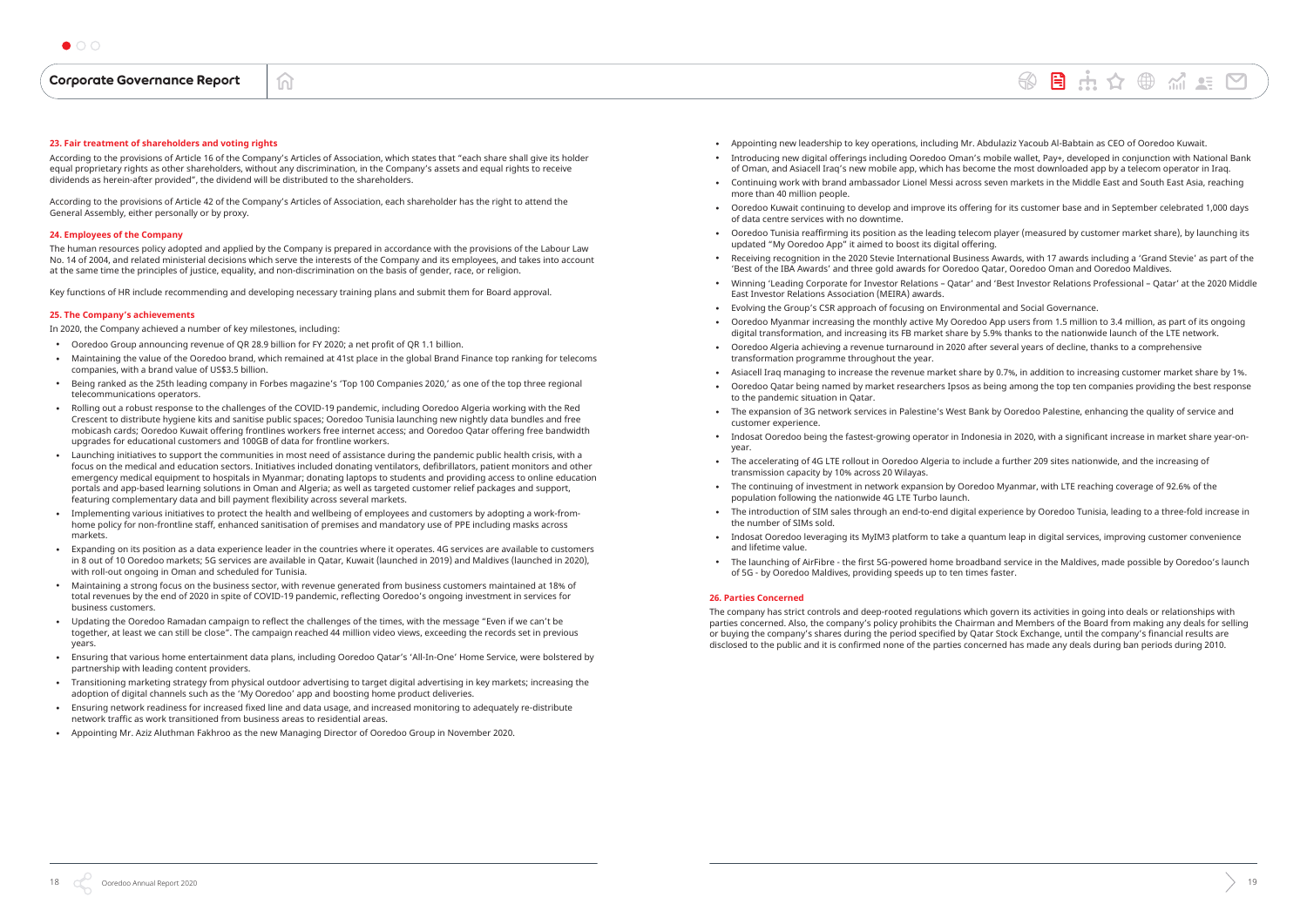介

There was no significant transactions with the related parties in the Company registry that required shareholder approval as of 31 December 2020. In all cases, the transactions of related parties whether important transactions or else are disclosed in the Governance report which is prepared in compliance with article (122) of Qatari commercial companies law No (11) for 2015, and article (56) of the articles of association and article (122) of QFMA code. It is also presented as part of the audited financial indicators framework towards the end of the year to endorse it in the Annual General Meeting. For more details, readers can refer to the audited consolidated financial statements at the end of the year ended 31 December 2020, which is presented at the end of the Annual Report and considered an integral part of this Corporate Governance Report.

Information on the deals with concerned parties can be obtained by referring to the note complementing the consolidated audited financial statements for the year ended on 31 December 2020.

#### **27. Social Responsibility**

Corporate Social Responsibility (CSR) focuses on ethical, social and environmental issues. Ooredoo is committed to ethical and legal standards in terms of practicing its activities and contributing to economic development and improving the quality of living conditions of the company's employees and their families, as well as the local community and society as a whole. It also works to respond to the demands of stakeholders and the environment in which they operate.

Ooredoo believes that CSR is an investment in society. It works to engage management and employees in CSR activities. The company is keen to invest in the local community in Qatar, as well as in the communities in which it operates.

As for the Social and Sporting Activities Support Fund DAAM, Ooredoo is bound by Law No. 13 of 2008 and its amendments in Law no. 8 of 2011, and the total amount paid reached QR 467,751 thousand and the amount due for payment is QR 39,296 thousand. More information on this is included in the audited financial results.

Based on our belief that Ooredoo can enrich customers' digital lives and stimulate human development, the company works hard to ensure that everyone in its markets is able to take full advantage of our leading networks.

To confine those risks of financial reporting, the Group has established ICOFR with the aim of provid¬ing reasonable but not absolute assurance against material misstatements and conducted an assessment of the effec¬tiveness of the Group's internal control over financial reporting based on the COSO framework. COSO recommends the establishment of specific objectives to facilitate the design and evaluate adequacy of a control system.

The Company is committed to the United Nations' Goals of Sustainable Development. Ooredoo supports those goals in a number of areas across many initiatives, including projects to eradicate extreme poverty, improve human life and work to create a healthier world in the future. Details of these initiatives can be found in the Social Responsibility section of the Ooredoo Annual Report 2020.

#### **28. Management's Report on Internal Control Over Financial Reporting**

The Board of Directors of Ooredoo QPSC and its consolidated subsidiaries is responsible for establishing and maintaining ade¬quate internal control over financial reporting (ICOFR). Our internal control over financial reporting is a process de¬signed to provide reasonable assurance regarding the reliability of financial reporting and the preparation of the firm's consolidated financial statements for external reporting purposes in accordance with International Financial Reporting Standards (IFRS). ICOFR includes our disclosure controls and controls designed to prevent and detect misstatements.

We have conducted an evaluation of the **design, implementation and the operating effectiveness** of internal control over financial reporting, as of December 31, 2020, based on the framework and the criteria established in Internal Control – Integrated Framework (2013), issued by the Committee of Sponsoring Organisations of the Treadway Commission ("COSO"). We have covered all the material business processes in our assessment of internal control over financial reporting as of December 31, 2020.

The Company's auditor, Deloitte & Touche – Qatar Branch, an independent accounting firm, has issued an reasonable assurance report on our assessment of ICOFR.

#### **A. Risks in Financial Reporting**

The main risks in financial reporting are that either financial statements do not present a true and fair view due to inad¬vertent or intentional errors (fraud) or the publication of financial statements is not done on a timely basis. A lack of fair presentation arises when one or more financial statement amounts or disclosures contain misstatements (or omissions) that are material. Misstatements are deemed material if they could, individually or collectively, influence economic decisions that users make on the basis of the financial statements.

The COSO Framework includes 5 components, and17 basic principles.

The 5 (five) components and 17 (seventeen) basic principles are:

- **● Control environment**
- 1. The organisation demonstrates a commitment to integrity and ethical values 2. The board of directors demonstrates independence from management and exercises oversight of the development and
- performance of internal control
- 3. Management establishes, with board oversight, structures, reporting lines, and appropriate authorities and responsibilities in the pursuit of objectives
- 4. The organisation demonstrates a commitment to attract, develop, and retain competent individuals in alignment with objectives
- 5. The organisation holds individuals accountable for their internal control responsibilities in the pursuit of objectives

#### **● Risk assessment**

- 6. The organisation specifies objectives with sufficient clarity to enable the identification and assessment of risks relating to objectives.
- 7. The organisation identifies risks to the achievement of its objectives across the entity and analyzes risks as a basis for determining how the risks should be managed.
- 8. The organisation considers the potential for fraud in assessing risks to the achievement of objectives. 9. The organisation identifies and assesses changes that could significantly impact the system of internal control.
- 

#### **● Control activities**

- 10. The organisation selects and develops control activities that contribute to the mitigation of risks to the achievement of objectives to acceptable levels.
- 11. The organisation selects and develops general control activities over technology to support the achievement of objectives. 12. The organisation deploys control activities through policies that establish what is expected and procedures that put policies
- into action.

#### **● Information and communication**

- 13. The organisation obtains or generates and uses relevant, quality information to support the functioning of internal control. 14. The organisation internally communicates information, including objectives and responsibilities for internal control, necessary
- to support the functioning of internal control.
- 15. The organisation communicates with external parties regarding matters affecting the functioning of internal control.

#### **● Monitoring**

- 16. The organisation selects, develops, and performs ongoing and/or separate evaluations to ascertain whether the components of internal control are present and functioning.
- 17. The organisation evaluates and communicates internal control deficiencies in a timely manner to those parties responsible for taking corrective action, including senior management and the board of directors, as appropriate. Controls covering each of the 17 principles and five components have been identified and documented.

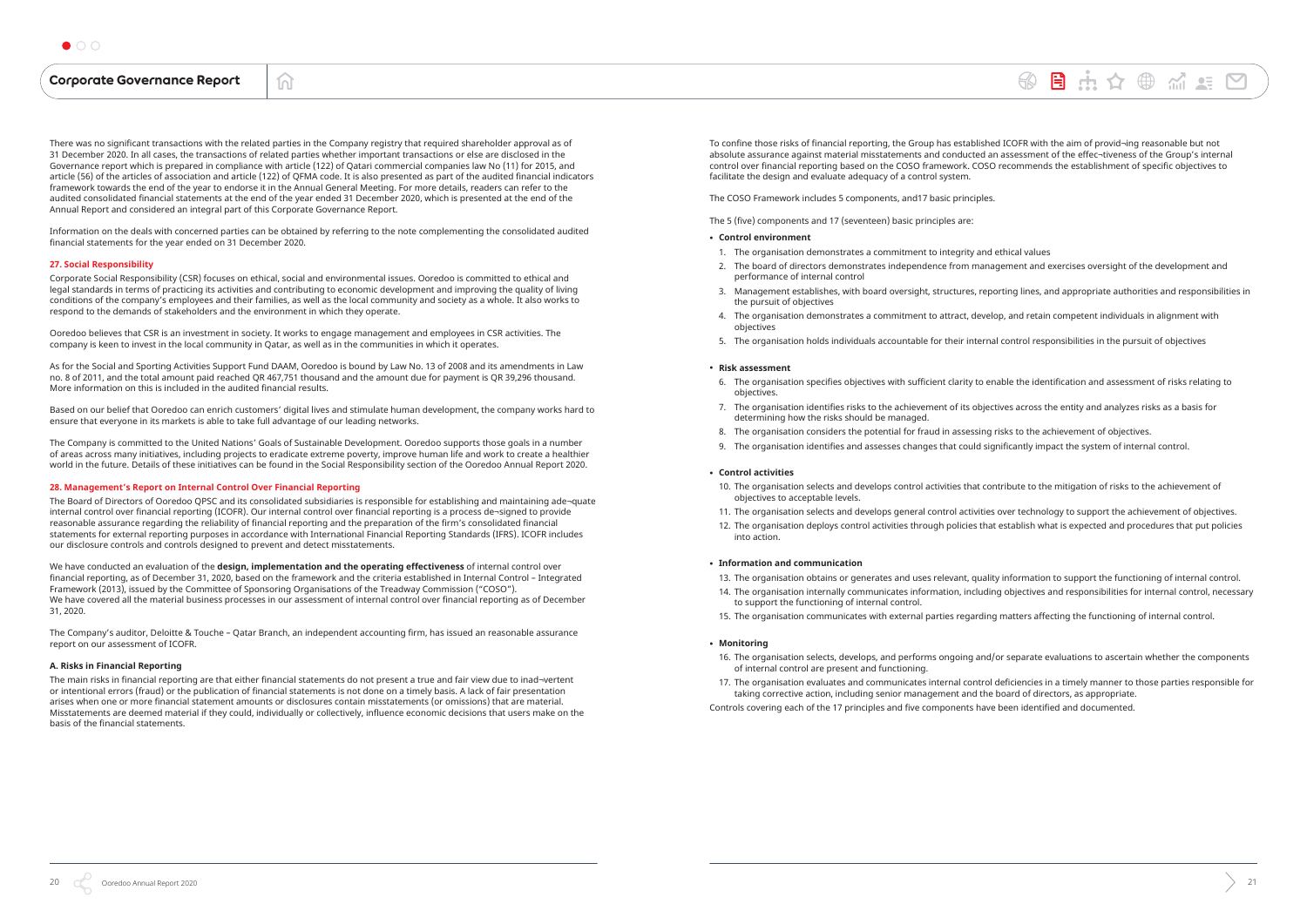

As part of designing and establishing ICOFR, management has adopted and addressed the following financial statement objectives:

- **●** Existence / Occurrence assets and liabilities exist and transactions have occurred.
- **●** Completeness all transactions are recorded, account balances are included in the financial statements.

**n** 

- **●** Valuation / Measurement assets, liabilities and transactions are recorded in the financial reports at the appropriate amounts.
- **●** Rights and Obligations and ownership rights and obligations are appropriately recorded as assets and liabilities.
- **●** Presentation and disclosures classification, disclosure and presentation of financial reporting is appropriate.

However, any internal control system, including ICOFR, no matter how well conceived and operated, can provide only reasonable, but not absolute assurance that the objectives of that control system are met. As such, disclosure controls and procedures or systems for ICOFR may not prevent all errors and fraud. Further, the design of a control system must reflect the fact that there are resource constraints, and the benefits of controls must be considered relative to their costs.

#### **B. Organisation of the Internal Control System**

#### **Functions Involved in the System of Internal Control over Financial Reporting**

Controls within the system of ICOFR are performed by all business functions and infrastructure functions with an in¬volvement in reviewing the reliability of the books and records that underlie the financial statements. As a result, the operation of ICOFR involves staff based in various functions across the organisation.

#### **Controls to minimise the Risk of Financial Reporting Misstatement**

The system of ICOFR consists of a large number of internal controls and procedures aimed at minimizing the risk of misstatement of the financial statements. Such controls are integrated into the operating process and include those which:

- **●** are ongoing or permanent in nature such as supervision within written policies and procedures or segregation of duties,
- **●** operate on a periodic basis such as those which are performed as part of the annual financial statement preparation process,
- **●** are preventive or detective in nature,
- **●** have a direct or indirect impact on the financial statements themselves. Controls which have an indirect effect on the financial statements include entity level controls and IT general controls such as system access and deployment controls whereas a control with a direct impact could be, for example, a reconciliation which directly supports a balance sheet line item,
- feature automated and/or manual components. Automated controls are control functions embedded within system processes such as application enforced segregation of duty controls and interface checks over the completeness and accuracy of inputs. Manual internal controls are those operated by an individual or group of individuals such as authorisation of transactions.

#### **C. Measuring Design, Implementation and Operating Effectiveness of Internal Control**

The Group has undertaken a formal evaluation of the adequacy of the design, implementation and operating effectiveness of the system of ICOFR. This evaluation incorporates an assessment of the design, implementation and operating effectiveness of the control environment as well as indi¬vidual controls which make up the system of ICOFR taking into account:

**●** The risk of misstatement of the financial statement line items, considering such factors as materiality and the susceptibility of

 $\circledR$ 

**●** The susceptibility of identified controls to failure, considering such factors as the degree of automation, complexity, and risk of

- the particular financial statement item to misstatement.
- management override, competence of personnel and the level of judgment required.

These factors, in aggregate, determine the nature and extent of evidence that management requires in order to be able to assess whether or not the system of ICOFR is effective. The evidence itself is generated from pro-cedures integrated within the daily responsibilities of staff or from procedures implemented specifically for purposes of the ICOFR evaluation. Information from other sources also form an important component of the evaluation since such evidence may either bring additional control issues to the attention of management or may corroborate findings.

The evaluation has included an assessment of the design, implementation, and operating effectiveness of controls within various processes including financing assets, investments in securities / associates / subsidiaries, treasury, fixed assets, other assets, customer deposits, sukuk financing, borrowing, other liabilities, equity, staff costs, expected credit losses (ECL), depreciation, other expenses, General Ledger and Financial Reporting. The evaluation also included an assessment of the design, implementation, and operating effectiveness of Entity Level Controls, Information Technology General and Application Controls, and Disclosure Controls.

As a result of the assessment of the design, implementation, and operating effectiveness of ICOFR, management did not identify any material weaknesses and concluded that ICOFR was appropriately designed, implemented, and operated effectively as of December 31, 2020.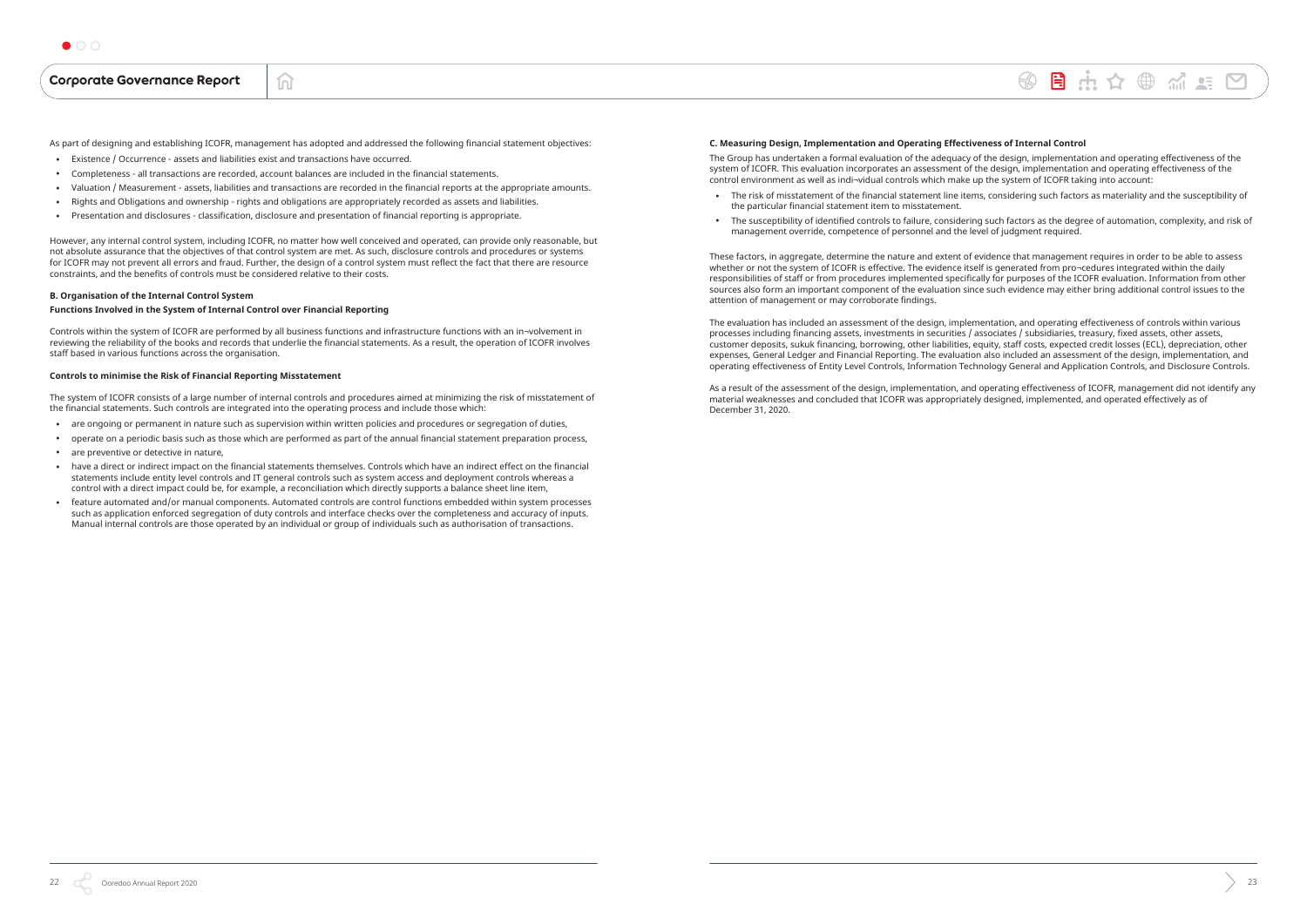

 $\circledR$ 

#### **QR. 83371**

**RN: 1637/SM/FY2020**

**Independent Assurance Report, to the Shareholders of Ooredoo Q.P.S.C. (the "Company") and its subsidiaries (referred together as the "Group") on the Board of Directors' Statements on Compliance with the applicable Qatar Financial Markets Authority Laws and relevant legislations including the Governance Code for Companies & Legal Entities Listed on the Main Market** 

In accordance with Article 24 of the Governance Code for Companies & Legal Entities Listed on the Main Market Issued by the Qatar Financial Markets Authority ("QFMA") Board pursuant to Decision No. (5) of 2016, we have carried out a limited assurance engagement over the Board of Directors' Statements on Compliance (the "Directors' Statements on Compliance") of the Group with the applicable QFMA Laws and relevant legislations including the Governance Code for Companies & Legal Entities Listed on the Main Market (the "Code") included in the relevant sections of the Annual Corporate Governance Report as at 31 December 2020.

#### **Responsibilities of the directors and those charged with governance**

The Board of Directors of the Group is also responsible for preparing the Directors' Report that covers, at the minimum, the requirements of Article 4 of the Code.

In Sections 1, 2, 13, 15, 16 and 18 of the Annual Corporate Governance Report, the Board of Directors provides its Directors' Statements on Compliance with the applicable QFMA Laws and relevant legislations including the Code.

#### **Our Responsibilities**

Our responsibilities are to issue a limited assurance conclusion on whether anything has come to our attention that causes us to believe that the Directors' Statements on Compliance does not present fairly, in all material respects, the Group's compliance with the QFMA Law and relevant regulation including the Code.

We conducted our engagement in accordance with International Standard on Assurance Engagements 3000 (Revised) 'Assurance Engagements Other Than Audits or Reviews of Historical Financial Information' issued by the International Auditing and Assurance Standards Board ('IAASB').

This standard requires that we plan and perform our procedures to obtain limited assurance about whether anything has come to our attention that causes us to believe that the Directors' Statements on Compliance, taken as a whole, is not prepared in all material respects in accordance with the applicable QFMA Laws and relevant legislations including the Code. The applicable QFMA Laws and relevant legislations including the Code comprises the criteria by which the Group's compliance is to be evaluated for purposes of our limited assurance conclusion.

The procedures performed in a limited assurance engagement vary in nature and timing from, and are less in extent than for, a reasonable assurance engagement. Consequently, the level of assurance obtained in a limited assurance engagement is substantially lower than the assurance that would have been obtained had a reasonable assurance engagement been performed. We did not perform procedures to identify additional procedures that would have been performed if this were a reasonable assurance engagement.

Our limited assurance procedures comprise mainly of inquiries of management and inspection of supporting policies, procedures, and other documents to obtain an understanding of the processes followed to identify the requirements of the applicable QFMA Laws and relevant legislations including the Code (the 'requirements'); the procedures adopted by management to comply with these requirements; and the methodology adopted by management to assess compliance with these requirements. When deemed necessary, we observed evidences gathered by management to assess compliance with the requirements.

#### **Inherent limitations**

Non-financial performance information is subject to more inherent limitations than financial information, given the characteristics of the subject matter and the methods used for determining such information.

Because of the inherent limitations of certain qualitative criteria in the application of the relevant QFMA Laws and relevant legislations including the Code, many of the procedures followed by entities to adopt governance and legal requirements depend on the personnel applying the procedure, their interpretation of the objective of such procedure, their assessment of whether the compliance procedure was implemented effectively, and in certain cases would not maintain an audit trail.

ัดโ

#### **Our Independence and Quality Control**

In carrying out our work, we have complied with the independence and other ethical requirements of the Code of Ethics for Professional Accountants issued by the International Ethics Standards Board for Accountants, which are founded on fundamental principles of integrity, objectivity, professional competence and due care, confidentiality and professional behaviour and the ethical requirements that are relevant in Qatar. We have fulfilled our other ethical responsibilities in accordance with these requirements and the IESBA Code.

Our firm applies International Standard on Quality Control 1 and accordingly maintains a comprehensive system of quality control including documented policies and procedures regarding compliance with ethical requirements, professional standards and applicable legal and regulatory requirements.

#### **Other information**

The Board of Directors is responsible for the other information. The other information comprises the Annual Corporate Governance Report (but does not include the Directors' Statements on Compliance, which we obtained prior to the date of this auditor's report.

Our conclusion on the Directors' Statements on Compliance with applicable QFMA Laws and relevant legislations including the Code does not cover the other information and we do not, and will not express any form of assurance conclusion thereon.

In connection with our engagement to report on the Directors' Statements on Compliance, our responsibility is to read the other information identified above and, in doing so, consider whether the other information is materially inconsistent with the Directors' Statements on Compliance or our knowledge obtained in the engagement, or otherwise appears to be materially misstated.

If, based on the work we have performed, on the other information that we obtained prior to the date of this report, we conclude that there is a material misstatement of this other information, we are required to report that fact. We have nothing to report in this regard.

#### **Conclusions**

Based on our limited assurance procedures performed and evidence obtained, nothing has come to our attention that causes us to believe that the Directors' Statements of Compliance with the applicable QFMA Laws and relevant legislations including the Code included in Sections 1, 2, 13, 15, 16 and 18 of the Annual Corporate Governance Report, in all material respects, is not fairly stated as at 31 December 2020.

Doha – Qatar 14 February 2021 For Deloitte & Touche Qatar Branch

**Midhat Salha** Partner License No. 257 QFMA Auditor License No. 120156

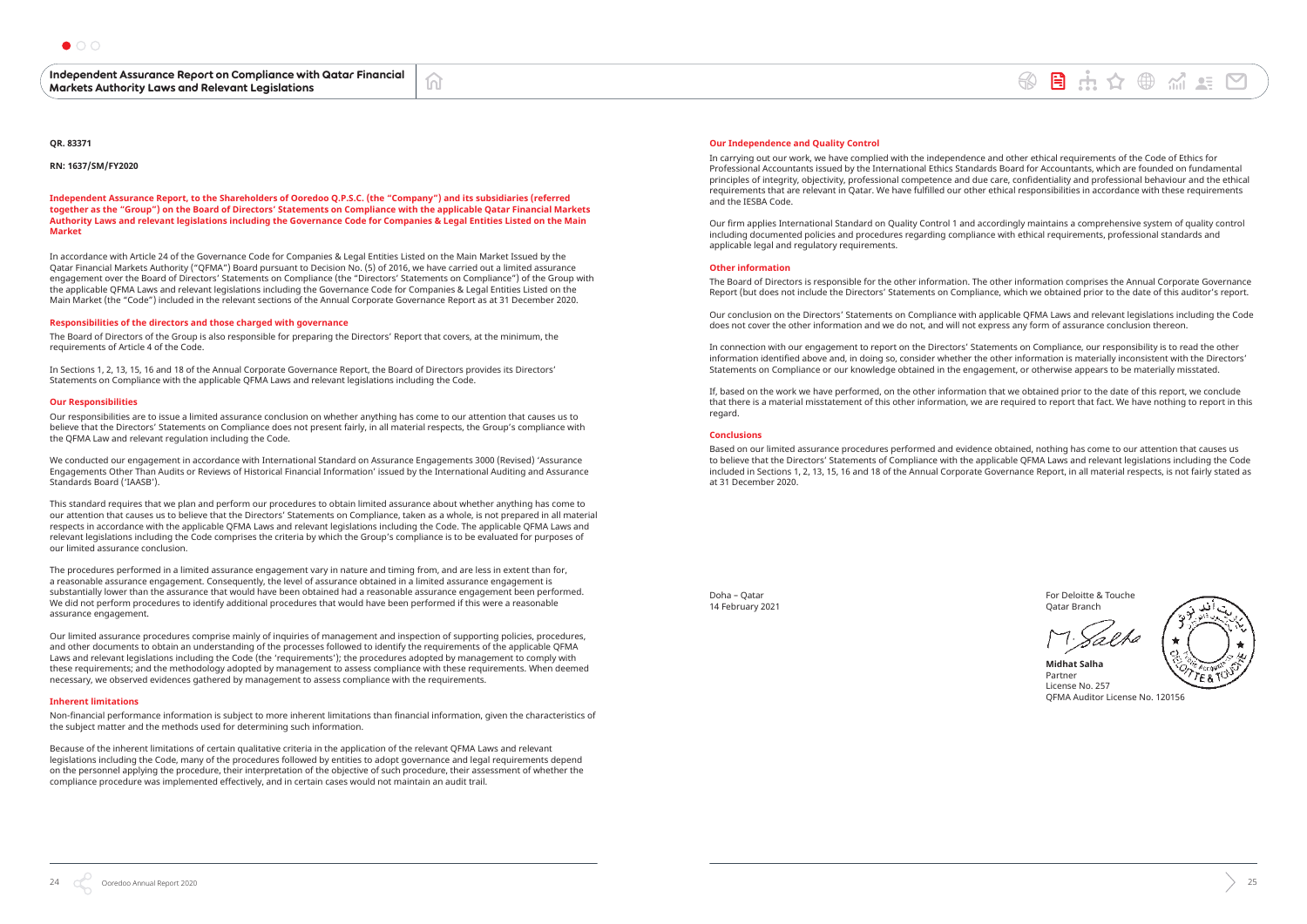#### **QR. 83371**

**RN: 1638/SM/FY2020**

#### **Independent Assurance Report, to the Shareholders of Ooredoo Q.P.S.C., on the Board of Directors' Report on the Design, Implementation and Operating Effectiveness of Internal Control over Financial Reporting.**

In accordance with Article 24 of the Governance Code for Companies & Legal Entities Listed on the Main Market Issued by the Qatar Financial Markets Authority ("QFMA") Board pursuant to Decision No. (5) of 2016, we have carried out a reasonable assurance engagement over The Board of Directors' Report on the evaluation of Design, Implementation and Operating Effectiveness of Internal Control over Financial Reporting (the 'Directors' ICFR Report') as of 31 December 2020.

ไป

#### **Responsibilities of the directors and those charged with governance**

The Board of Directors of Ooredoo Q.P.S.C. (the "Company") and its subsidiaries (together the "Group") is responsible for implementing and maintaining effective internal control over financial reporting. This responsibility includes: designing, implementing and maintaining internal controls relevant to the preparation and fair presentation of the financial statements that are free from material misstatement, whether due to fraud or error; selecting and applying appropriate accounting policies; and making accounting estimates and judgements that are reasonable in the circumstances.

The Group has assessed the design, implementation and operating effectiveness of its internal control system as of 31 December 2020, based on the criteria established in the Internal Control — Integrated Framework 2013 issued by the Committee of Sponsoring Organisations of the Treadway Commission (the "COSO Framework").

The Group's assessment of its internal control system is presented by the Board of Directors in the form of the Directors' ICFR Report, which includes:

- **●** A description of the controls in place within the Components of Internal Control as defined by the COSO Framework;
- **●** A description of the scope covering material business processes and entities in the assessment of Internal Control over Financial Reporting;
- **●** A description of control objectives;
- **●** Identification of the risks that threaten the achievement of the control objectives;
- **●** An assessment of the design, implementation and operating effectiveness of Internal Control over Financial Reporting; and
- **●** An assessment of the severity of design, implementation and operating effectiveness of control deficiencies, if any noted, and not remediated at 31 December 2020.

#### **Our Responsibilities**

Our responsibility is to express a reasonable assurance opinion on the fairness of the presentation of the "Directors' ICFR Report" presented in the Annual Corporate Governance Report, based on the criteria established in the COSO Framework, including its conclusion on the effectiveness of design, implementation and operating effectiveness of Internal Control over Financial Reporting as at 31 December 2020.

We conducted our engagement in accordance with International Standard on Assurance Engagements 3000 (Revised) 'Assurance Engagements Other Than Audits or Reviews of Historical Financial Information' issued by the International Auditing and Assurance Standards Board ('IAASB'). This standard requires that we plan and perform our procedures to obtain reasonable assurance about whether the Directors' ICFR Report is fairly presented. The COSO Framework comprises the criteria by which the Group's Internal Control over Financial Reporting is to be evaluated for purposes of our reasonable assurance opinion.

An assurance engagement to issue a reasonable assurance opinion on the Directors' ICFR Report involves performing procedures to obtain evidence about the fairness of the presentation of the Report. Our procedures on the Directors' ICFR Report included:

- **●** Obtaining an understanding of the Group's components of internal control as defined by the COSO Framework and comparing this to the Directors' ICFR Report;
- **●** Obtaining an understanding of the Group's scoping of significant processes and material entities, and comparing this to the Directors' ICFR Report;
- **●** Performing procedures to conclude on the risk of material misstatement within significant processes considering the nature and value of the relevant account balance, class of transaction or disclosures and comparing this to the Directors' ICFR Report;
- **●** Obtaining Management's testing of the design, implementation and operating effectiveness of internal control over financial reporting, and evaluating the sufficiency of the test procedures performed by management and the accuracy of management's conclusions reached for each internal control tested;
- **●** Independently testing the design, implementation and operating effectiveness of internal controls that address significant risks of material misstatement and reperforming a proportion of management's testing for normal risks of material misstatement.
- **●** Assessing of the severity of deficiencies in internal control which are not remediated at 31 December 2020, and comparing this to the assessment included in the Directors' ICFR Report, as applicable.

As part of this engagement, we have directed and supervised the performance of procedures by auditors of all significant components of the Group, and have obtained sufficient appropriate audit evidence regarding the design, implementation and

operating effectiveness of internal controls of material entities or business activities within the Group to express a conclusion on the Group's ICFR. We remain solely responsible for our evaluation and conclusion.

A process is considered significant if a misstatement due to fraud or error in the stream of transactions or financial statement amount would reasonably be expected to affect the decisions of the users of financial statements. For the purpose of this engagement, the processes that were determined as significant are: Entity Level Controls, Revenue Post-paid, Revenue Prepaid, Procurement, Treasury, Financial and Non-Financial Investments, Payroll, Fixed Assets, Right-of-use Assets, Lease Liabilities, Tax, Financial reporting and disclosures, Information Technology Controls, Operating Expenses and Cost of Sales.

The procedures to test the design, implementation and operating effectiveness of internal control depend on our judgement including the assessment of the risks of material misstatement identified and involve a combination of inquiry, observation, reperformance and inspection of evidence. We believe that the evidence we have obtained is sufficient and appropriate to provide a basis for our conclusion on the fairness of the presentation of the Directors' ICFR Report.

#### **Meaning of Internal Control over Financial Reporting**

An entity's internal control over financial reporting is a system designed to prevent errors and fraud in the financial reporting process and in the preparation of financial statements in accordance with International Financial Reporting Standards. An entity's internal control over financial reporting includes those policies and procedures that:

2. ensure receipts and expenditures of the entity are being made only in accordance with authorizations of the management of

- 1. pertain to the maintenance of records that, in reasonable detail, accurately and fairly reflect the transactions and dispositions of the assets of the entity;
- the entity;
- 3. ensure transactions are recorded as necessary to permit preparation of financial statements in accordance with the International Financial Reporting Standards, and
- 4. ensure prevention or timely detection of unauthorized acquisition, use, or disposition of the entity's assets that could have a material effect on the financial statements, which would reasonably be expected to impact the decisions of the users of financial statements.

#### **Inherent limitations**

Because of the inherent limitations of Internal Control over Financial Reporting, including the possibility of collusion or improper management override of controls, material misstatements due to error or fraud may occur and not be detected. Therefore, Internal Control over Financial Reporting may not prevent or detect all errors or omissions in processing or reporting transactions and consequently cannot provide absolute assurance that the control objectives will be met.

In addition, projections of any evaluation of the Internal Control over Financial Reporting to future periods are subject to the risk that the internal control over financial reporting may become inadequate because of changes in conditions, or that the degree of compliance with the policies or procedures may deteriorate.

#### **Our Independence and Quality Control**

In carrying out our work, we have complied with the independence and other ethical requirements of the Code of Ethics for Professional Accountants issued by the International Ethics Standards Board for Accountants, which is founded on fundamental principles of integrity, objectivity, professional competence and due care, confidentiality and professional behaviour and the ethical requirements that are relevant in Qatar. We have fulfilled our other ethical responsibilities in accordance with these requirements and the IESBA Code. The firm applies International Standard on Quality Control 1 and accordingly maintains a comprehensive system of quality control including documented policies and procedures regarding compliance with ethical requirements, professional standards and applicable legal and regulatory requirements.

#### **Opinion**

In our opinion the Directors' ICFR Report presented in the Annual Corporate Governance Report, is fairly stated, in all material respects, based on the criteria established in the COSO Framework, including its conclusion on the effectiveness of design, implementation and operating effectiveness of Internal Control over Financial Reporting as of 31 December 2020;

Doha – Qatar 14 February 2021

 $\circledR$ 

For Deloitte & Touche Qatar Branch

·Salha

**Midhat Salha** Partner License No. 257 QFMA Auditor License No. 120156